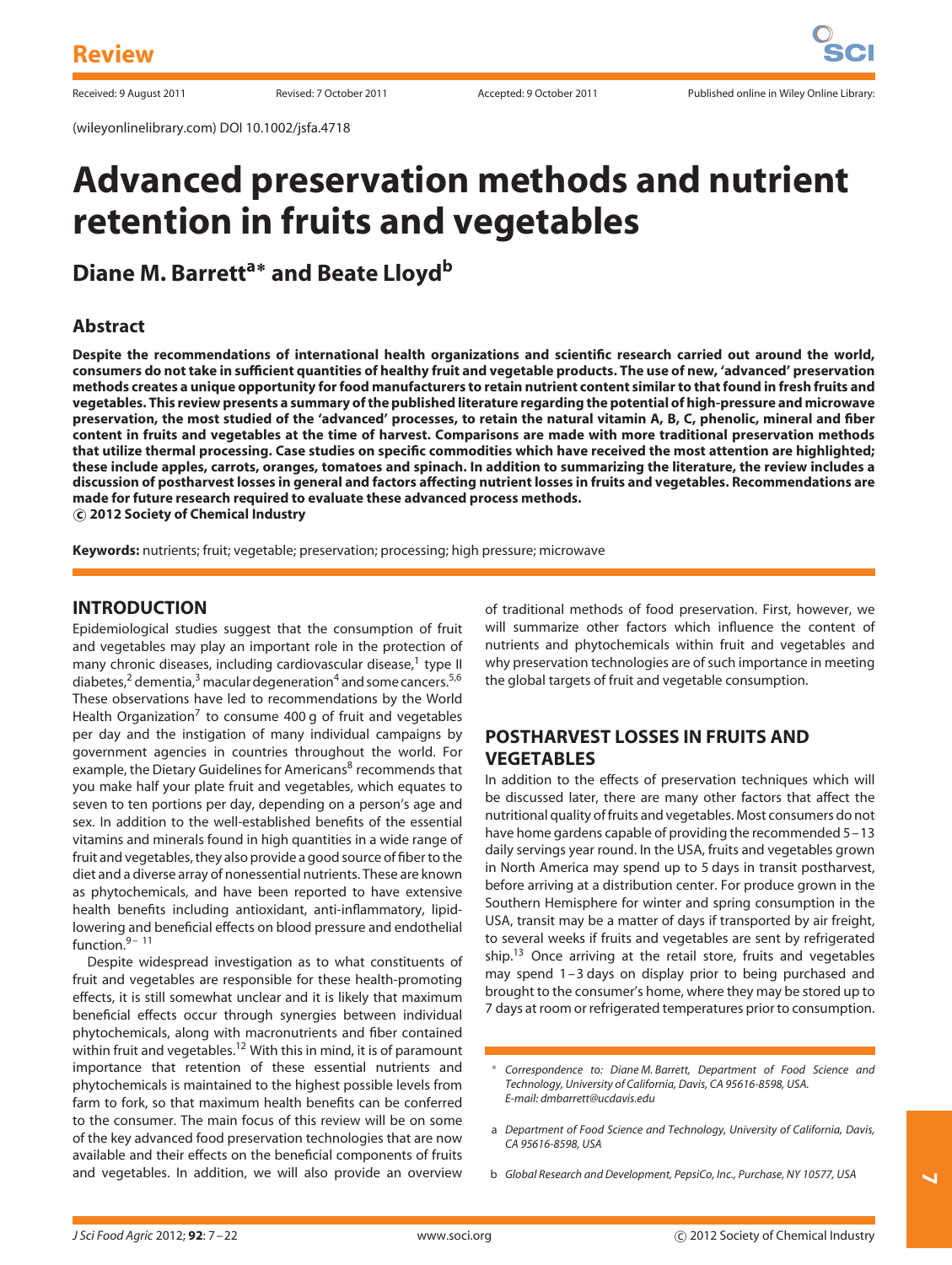During this postharvest period, significant changes in moisture and nutrient content will occur.

In addition to the effects of transport and storage on fruit and vegetables, the variety and stage of ripeness all have an impact on the levels of vitamins, minerals and phytochemicals within fruit and vegetables.14 Most varieties of fruits and vegetables found in the supermarkets are not chosen for their nutritional content and instead varieties are chosen for their appearance, yield and their ability to withstand long-distance transport.<sup>15</sup> The stage of ripeness may also have a significant impact on the nutritional quality of fruit and vegetables.<sup>16</sup> For example, many fruits and vegetables are harvested before they reach full maturity in order to extend their shelf life. Fruits such as tomatoes, apples, melons and peaches, which are known as climacteric, will continue to ripen and reach their peak color after being detached from the mother plant. There are considerable losses of vitamin C compared to that found if the product had been freshly picked at its peak of maturity (http://chge.med.harvard.edu/programs/food/local.html).<sup>13-16</sup>

# **WHY PRESERVE FRUITS AND VEGETABLES?**

While fruits and vegetables are desirable components of a healthy diet, they are 'perishable' commodities that may only have a shelf life of days or hours. Some fruits and vegetables are only grown in particular regions of the world, often for very short seasons, and transportation of the fresh commodity to distant markets may result in tremendous postharvest losses.<sup>13,17,18</sup> For centuries, storage and preservation technologies have been utilized to transform these perishable fruits and vegetables into safe, delicious and stable products.

The food industry uses a variety of preservation, or processing, methods to extend the shelf life of fruits and vegetables such that they can be consumed year round, and transported safely to consumers all over the world – not only those located near the growing region. Food preservation aims primarily to create a microbiologically safe product, but processors also strive to produce the highest-quality food. Depending on how processing is carried out, processing may result in a change in color, texture, flavor and nutritional quality, the last of which is the subject of the following literature review.

# **FACTORS AFFECTING FRUIT AND VEGETABLE PRESERVATION METHOD**

Microorganisms may be controlled through the use of heat, cold, dehydration, acid, sugar, salt, smoke, atmospheric composition and radiation.<sup>19</sup> Mild heat treatments in the range of 82–93 $^{\circ}$ C are commonly used to kill bacteria in low-acid foods ( $pH > 4.6$ ), but to ensure spore destruction temperatures of 121 °C wet heat for 15 min or longer are required. High-acid foods (pH *<* 4.6) require less heat, and often a treatment of 93 $^{\circ}$ C for 15 min will ensure commercial sterility. Water activity (*a*w) of a food of 0.85 or below requires no thermal process, regardless of the pH. Most fruits are high acid, with the exception of low-acid fruit such as bananas, figs, mangoes, and some mature stone fruit. Vegetables, on the other hand, are primarily low acid or alkaline in pH, with the exception of some 'fruit vegetables' such as tomatoes, which for the most part have pH values *<* 4.6. Another main consideration in choosing the most appropriate method of food preservation is the intended shelf life required of the product. This will dictate to a large extent the method of preservation selected. If the product is meant for consumption within a week or two, fresh-cut or minimal processing may be sufficient, but refrigeration and other means of preventing microbial growth will be required. If, on the other hand, the product is to be stored for a year or more, a process that ensures commercial sterility and long-term acceptability, such as canning or freezing, is desirable. An overview of these traditional and novel or 'advanced' methods of food preservation will be described briefly below.

#### **Traditional preservation methods**

Preservation methods such as dehydration and fermentation have been utilized for centuries, whereas thermal processing and freezing technologies have developed more recently in the 20th century. It is these later traditional technologies that will be referred to as standard 'traditional' methods, to which 'advanced' methods, which are the focus of this review, will be compared.

Thermal processing is one of the most common current forms of food preservation because it efficiently reduces microbial population, destroys natural enzymes and renders horticultural products more palatable. Most canned and bottled fruits and vegetables are produced under conditions of commercial sterility, and have a shelf life of 2 years or longer. Thermal processing essentially involves either heating unsterile foods in their final containers (canning), or heating foods prior to packaging and then packaging under sterile conditions (aseptic processing).

In contrast, freezing serves as a method of preservation because water activity can be lowered to a level which prevents microbial activity and reduces the rates of chemical reactions. There are three basic freezing methods used commercially: freezing in air, freezing by indirect contact with the refrigerant, and freezing by direct immersion in a refrigerating medium. Prior to freezing, most vegetables are exposed to a short blanching treatment with either steam or hot water to inactivate enzymes. While the thermal exposure in frozen vegetables and fruits is relatively low, the freezing and thawing process itself results in significant tissue structure damage, depending on the rate and temperature at which each is applied. This degradation of plant tissue may allow loss of cellular integrity and interaction of enzymes and nutrient substrates, resulting in nutrient loss in addition to deterioration of texture, color and flavor.

In 2007, Rickman *et al*. published a two-part literature review on the nutritional quality of canned and frozen fruits and vegetables, as compared to their fresh counterparts.<sup>17,18</sup> A review of the recent and classical literature revealed that loss of nutrients in fresh products prior to consumption may be more substantial than commonly perceived. Storage and cooking can lead to overall losses of up to half of the original nutrient content.

These authors found that, depending on the commodity, freezing and canning processes may preserve nutrient value. While the initial thermal treatment of canned products can result in loss, nutrients are relatively stable during subsequent storage due to the lack of oxygen. Frozen products lose fewer nutrients initially because of the short heating time in blanching, but they lose more nutrients during storage due to oxidation.

One major finding was that changes in moisture content during storage, cooking and processing can misrepresent actual nutrient content. In many cases, scientists had not determined nutrients on a dry weight basis, but on an ever-changing fresh weight basis, which severely limited the usefulness of the data. If researchers want to follow changes in fresh weight nutrient content through a process step, they must measure the weight before and after to adjust values for moisture loss. The authors concluded that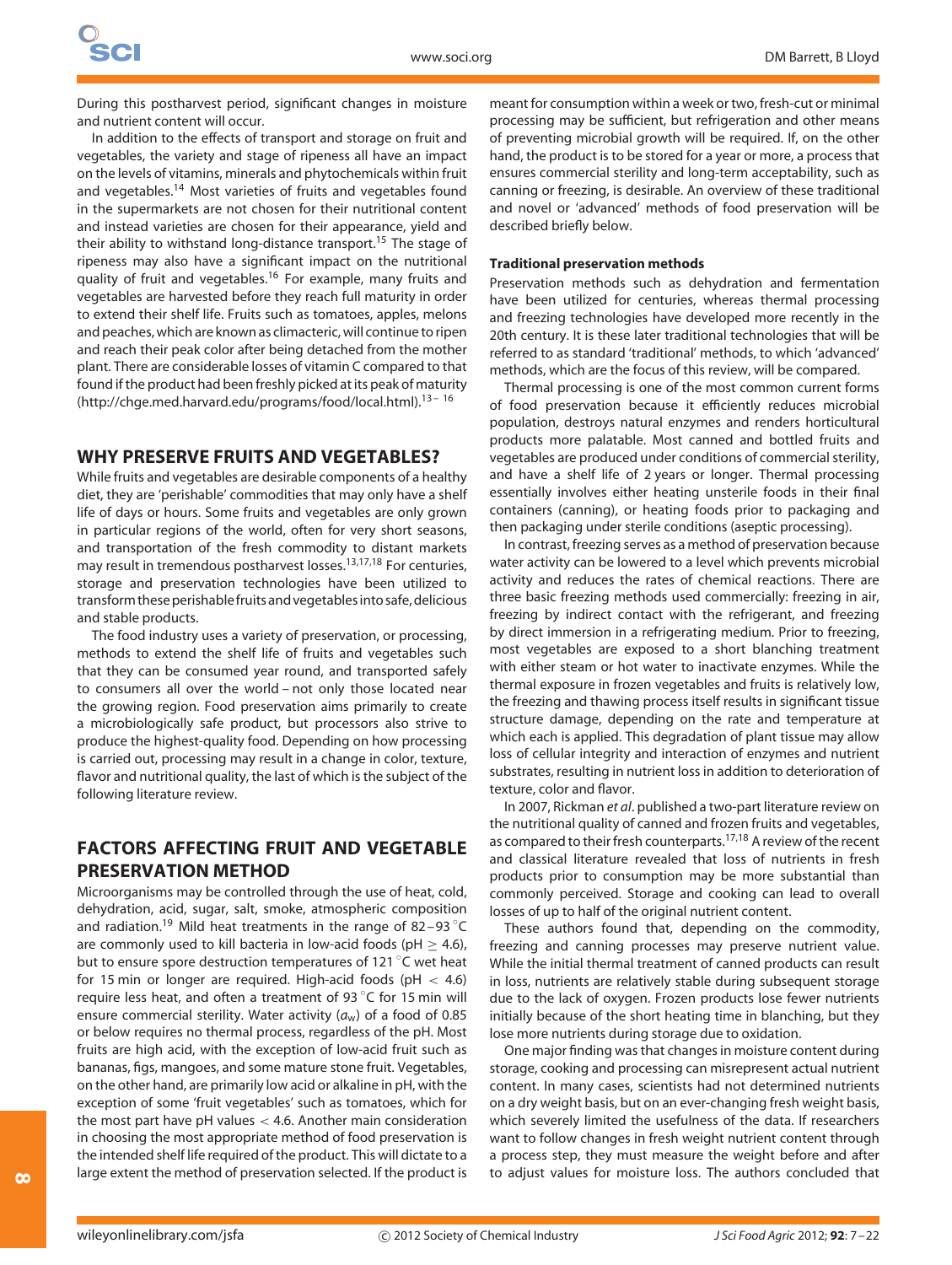nutritional comparison would be facilitated if future research would express nutrient data on a dry weight basis to account for changes in moisture.

## **Advanced preservation methods**

## *Overview*

Under the heading of 'advanced processing' might be included relatively newer technologies which may or may not be in commercial practice. These include high-pressure processing and use of various electric methods such as microwave, pulsed electric fields and between electric fields, ohmic processing. One tremendous advantage of these advanced methods is the uniform application of pressure or electric fields to the product as a whole, rather than needing to rely on heat or freezing temperature penetration from the external surface to the inside of the container. During pressurization there is some heating of the material, but this is generally less than if temperature was the only means of preservation. Electric field processing generates heat locally, which also minimizes the amount of heat required. Advanced processes therefore minimize the temperature (and hence the quality) gradient in the product and shorten the process time required.

## *High-pressure preservation*

High-pressure processing is effective against microorganisms because it results in the rupture of microbial membranes. A number of commercial products preserved using high-pressure pasteurization followed by refrigeration of the processed product exist today in the US, Japanese and European markets. Recent studies on high-pressure sterilization, achieved through the use of high initial temperatures, have further advanced this technology. Microwaves, pulsed electric fields and irradiation utilize radiant energy, which changes foods as it is absorbed, while ohmic processing raises the temperature of food itself by passing an electrical current through it. Microwave energy occurs as alternating electric current at frequencies of either 915 or 2450 MHz, which means the electric field reverses 915 or 2450 million times per second. Water and other molecules in food are dipolar, e.g. they have distinct positive and negative ends which oscillate to align themselves with alternating microwave current. These high-speed oscillations cause friction, which heats the food.

Four recent reviews related to the effects of high-pressure processing (and some other advanced technologies) were found during this literature review. Two were fairly comprehensive and relevant to this topic. The first is by Sanchez-Moreno and coworkers, $20$  from the Instituto de Frio in Madrid, which discusses the importance of numerous vitamins and phytonutrients. While quite comprehensive, the primary nutrients reviewed in actual fruits and vegetables were vitamin C, carotenoids, vitamin A, flavonoids and glucosinolates. There were no studies discussed which focused on the various B vitamins, fiber or minerals.

The Hendrickx in Leuven, Belgium, has worked for many years on the effects of high pressure on endogenous enzymes and texture. Their 2008 review by Oey *et al*. in *Trends in Food Science and Technology*<sup>21</sup> is also quite good. They describe their own work and that of others on vitamin C,  $B_1$ ,  $B_2$ ,  $B_6$ , carotenoids and vitamins A and E. These authors described effects of high pressure primarily in fruits and vegetables; however, the folate  $(B<sub>9</sub>)$  studies were carried out in model solutions.

The third and fourth reviews are less comprehensive and fairly limited. One published in 2009 by Tiwari and co-workers<sup>22</sup> only covers anthocyanins in berry and grape juices. A fourth by San Martin and co-workers,<sup>23</sup> working at Washington State University, published in 2003 in *Critical Reviews in Food Science and Nutrition*, is fairly general and has little information on nutrients.

## *Microwave, ohmic and pulsed electric field preservation*

Heating through the use of electric fields and/or high pressure differs from conventional thermal processing because it is able to uniformly penetrate several centimeters into the food. Heat is generated quickly and evenly throughout the mass, and steam generated heats adjacent areas by conduction. Microwave heating applications to fruit and vegetable products include the following: concentrating heat-sensitive solutions at low temperatures through the use of vacuum; cooking large pieces without high temperature gradients; uniform dehydration; rapid enzyme inactivation; combination with freeze drying to accelerate final moisture removal; heating temperature-sensitive products; and controlled thawing of frozen products.<sup>19</sup>

Ohmic processing is a continuous process applied to particulates in a conducting solution by passing them through a series of low-frequency alternating electric currents of 50 or 60 Hz. Both particulate and carrier liquid heat quickly, then are cooled using similar technology and are packaged aseptically. Pulsed electric field processing, which is currently applied to juices, involves application of short pulses of a strong electric field on a flowing fluid in order to kill the vegetative cells of microorganisms. In both ohmic and pulsed electric field processing, the electric current is uniformly applied to the entire food product, which creates local heating and also causes rupture of microbial and plant cells.

There were no review articles found on microwave or microwave vacuum processing; therefore the summary of findings below is derived from individual articles, which commonly compared microwaving to more traditional thermal processing methods, often on just one or a few commodities.

# **METHODOLOGY FORREVIEWOF THECURRENT LITERATURE**

Three primary databases were searched, in the following order: Agricola, CAB and FSTA. Duplicates already retrieved from an earlier database were eliminated. The references targeted were those related to the advanced processing of fruits and vegetables, highlighting nutrient retention. Search terms used were the following: (process<sup>\*</sup> or preserv<sup>\*</sup>) AND (high pressure or microwave∗ or electric field∗) AND (nutriti∗ or antioxidant or phytochem∗ or vitamin∗ or mineral or ascorbic acid or lycopene or beta carotene or carotene∗ or phenolic or fiber) AND (fruit∗ or vegetable∗) AND LIMIT 1997-current.

In total there were 734 references identified from the three databases. Abstracts from all were reviewed for relevancy, and only the most pertinent to the topic of effects of advanced processing on fruit and vegetable nutrients were obtained. The largest percentage of these manuscripts (35%) related to highpressure processing, followed by microwave and microwave vacuum processing (31%). Pulsed electric field processing was the focus of 25% of the manuscripts, while less than 3% of the manuscripts obtained dealt with manothermosonication, radiofrequency, ohmic processing or ultrasonics. Because highpressure and microwave processing of fruits and vegetables were the most studied, this literature review focused on these two technologies. When manuscripts addressing these technologies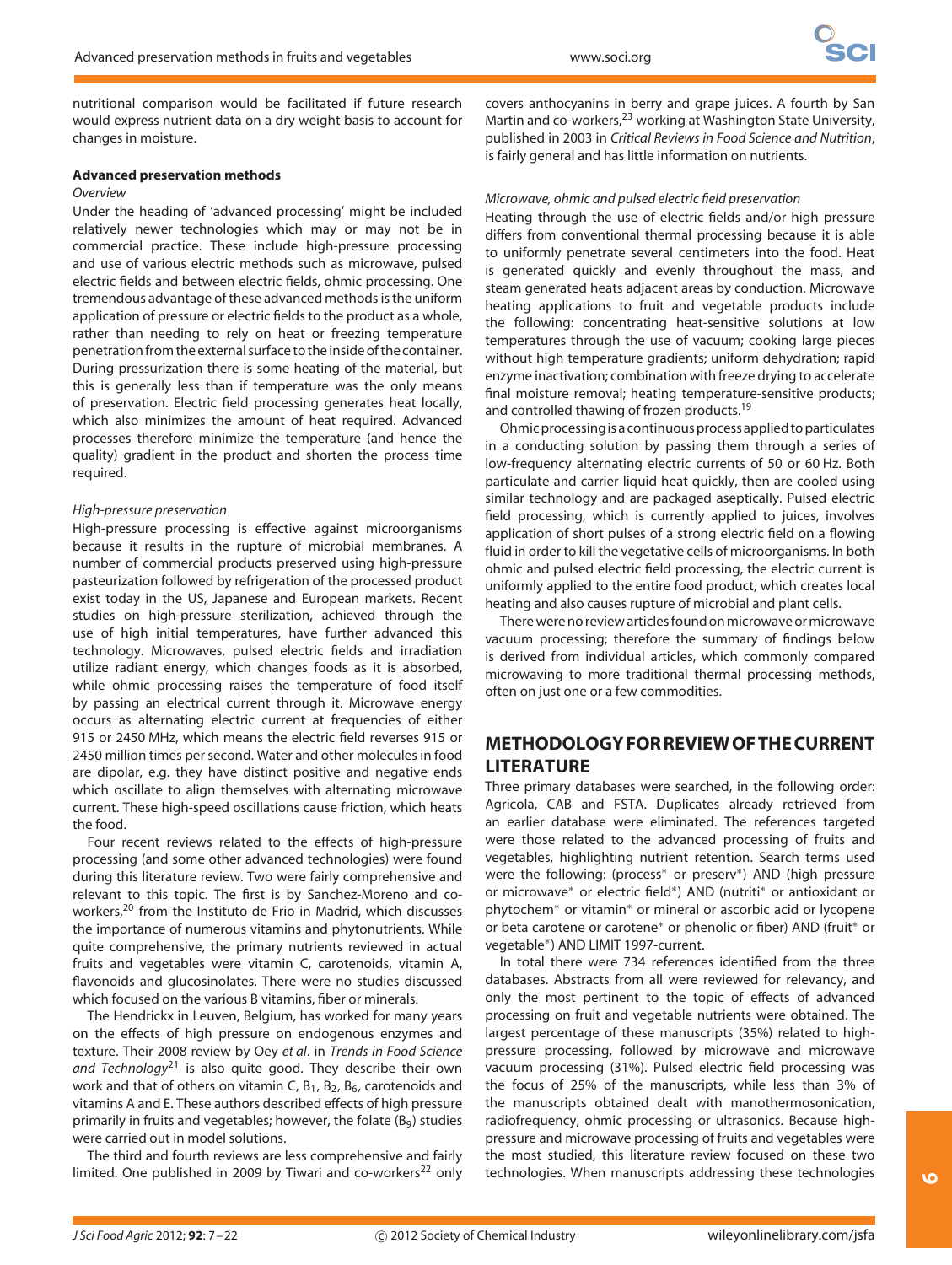were carefully read, the number of relevant publications on high-pressure processing and on microwave processing was reduced to 29 related to high pressure, 15 for microwave and 11 for microwave vacuum preservation. Relevance of a particular manuscript was determined by its focus on nutrient content, fruits and vegetables, high-pressure and/or microwave processing, and adequate description of methods used. A careful review of the work described in these manuscripts is the focus of this manuscript.

# **HIGH-PRESSURE PRESERVATION: EFFECTS ON FRUIT AND VEGETABLE NUTRIENTS**

Prior to reviewing the results of studies on high-pressure processing (HPP) effects on nutrients, a number of general comments must be made. Many publications reported nutrient content on a wet weight basis; in fact, only a few of the 29 publications evaluated gave results on a dry weight basis (Table 1). Because the moisture content of fruits and vegetables typically declines throughout its postharvest life, wet basis reporting is invalid. Many of the studies focused on juices, with less than half evaluating fruit and vegetable pieces or slices. There were few studies on the B vitamins whatsoever and a number of these were carried out on model solutions rather than fruit and vegetable materials. There were no manuscripts found on high-pressure preservation effects on lipids or minerals. Only a few investigators compared HPP to a comparative technology, such as thermal, and regrettably most studies did not state a common target, e.g. microbial reduction, enzyme activity or nutrient content. Of the few that did, the primary target was microbial.

## **Vitamin A and total carotenoids**

Most manuscripts reported vitamin A in relation to total or specific carotenoid content. Total carotenoids found in fruits and vegetables are relatively stable to preservation by HPP and conventional thermal processing (Table 1). Most authors found that the total carotenoid content of fruits and vegetables was either unaffected or increased by preservation using high pressure.<sup>21,22</sup> A determination of increased content of a particular nutrient may result from either moisture loss and thereby a 'concentration' of the nutrient, or the process itself may free the nutrient from the cellular matrix such that the analytical determination is higher.

The vitamin A content of persimmon purée increased 45% as a result of application of a high-pressure process.<sup>24</sup> Patras *et al*. <sup>46</sup> found that the total carotenoid content was significantly higher in all carrot purées treated with high pressure. Following the 600 MPa/20 ◦ C/15 min treatment, total carotenoids increased 58% as compared to raw carrots. Butz *et al*. <sup>49</sup> studied the effects of both high pressure (600 MPa/25 $^{\circ}$ C) or thermal processing (118 $\degree$ C/20 min) and found that neither preservation method resulted in a significant change in total carotenoids in fruit and vegetable juices, or pieces of apple, peach and tomato.

#### *Specific carotenoids*

HPP effects on specific carotenoids differed somewhat, depending on the fruit or vegetable product form (e.g. pieces, purée or juice) and the specific carotenoids studied. For example, McInerney *et al*. <sup>47</sup> found that in carrot, green bean and broccoli pieces there was no effect of HPP at 400 or 600 MPa on the content of *α*- or *β*-carotene, or lutein in any vegetables. Lutein bioavailability in green beans was increased by pressure at 600 MPa, while broccoli *β*-carotene availability was reduced by pressure processing at both 400 and 600 MPa.<sup>47</sup>

In tomato quarters treated at a low pressure of 133 MPa/34  $^{\circ}$ C, there was no significant change in the dry weight of total lycopene determined, nor did isomerization from the *trans* to the *cis* form occur.30 However, three other studies of wet weight changes in tomato purée found that specific carotenoids increased, decreased or did not change after high-pressure treatment. Sanchez-Moreno et al.<sup>45</sup> reported that tomato purée samples treated at 400 Mpa/25 °C/15 min had the highest content of all carotenoids – *β*-carotene, *γ* -carotene, lycopene and lutein. In contrast, tomato purée processed at HPP 500 and 600 MPa for 12 min was determined to cause 21% and 56% loss of total lycopene, respectively, probably due to isomerization of *trans* to *cis* forms.31 These authors found that lower pressure levels (100–400 MPa) had no effect on lycopene content, and storage of processed (HPP 100–300 MPa) tomato purée at 24  $^{\circ}$ C for 16 days resulted in only 8–9% loss. Finally, Krebbers *et al*. <sup>51</sup> found that lycopene content was unaffected by any HPP or thermal treatment.

In a study evaluating HPP effects on persimmon purée made from two different cultivars, de Ancos and collaborators $24$  found that total carotenoids increased 19% and 16% following 50 and 400 MPa treatments, respectively, in the Sharon cultivar (Table 1). This correlated with improved extraction of violaxanthin, lutein, antheroxanthin, *β*-cryptoxanthin and *β*-carotene. However, in the Rojo Billante cultivar, HPP treatments did not cause a significant modification to carotenoids.

HPP treatments (300–500 MPa) alone resulted in better retention of carotenoids in carrot juice, as compared to mild thermal treatments at 50–70 °C.<sup>48</sup> The highest content was determined following 400 MPa/70 ◦ C/10 min, where 75% of *α*- and 76% of the initial *β*-carotene were retained. The authors correlated retention of these specific carotenoids with the reduction in lipoxygenase activity, which catalyzes oxidation of carotenoids. The combination of high pressure and relatively moderate heat (70 °C) resulted in the best carotenoid retention.

## **Vitamin B**

There are relatively few studies published on the effects of HPP on B vitamins, and many of those are carried out in model solutions rather than in fruit or vegetable pieces, purées or juices. Most researchers have found that the B vitamins are stable to HPP at room temperature. Findings specific to vitamins  $B_1$ ,  $B_2$ ,  $B_6$  and  $B_9$ are summarized below.

## *Vitamin B*<sup>1</sup> *(thiamin), B*<sup>2</sup> *(riboflavin) and B*<sup>6</sup> *(pyridoxal)*

These particular B vitamins are quite stable to high-pressure preservation (Table 1). In the few recent manuscripts evaluating high-pressure effects on vitamin  $B<sub>1</sub>$ , it was generally determined that there was no significant loss of vitamin content due to high pressure. Sancho *et al*. <sup>25</sup> found that in strawberry 'coulis' the vitamin  $B_1$  and  $B_2$  retention was not significantly affected by HPP, and retention was higher than that following thermal processing. These authors determined that vitamins  $B_1$ ,  $B_2$ ,  $B_6$ and C (ascorbate) were also better retained in high-pressuretreated (400–600 MPa/25 °C/30 min) model solutions than in those treated using thermal processing. Likewise, Donsi *et al*. <sup>26</sup> and Gabrovska *et al*. <sup>27</sup> both determined that there were no significant losses in these B vitamins following HPP treatments on red orange juice or sprouted alfalfa seeds.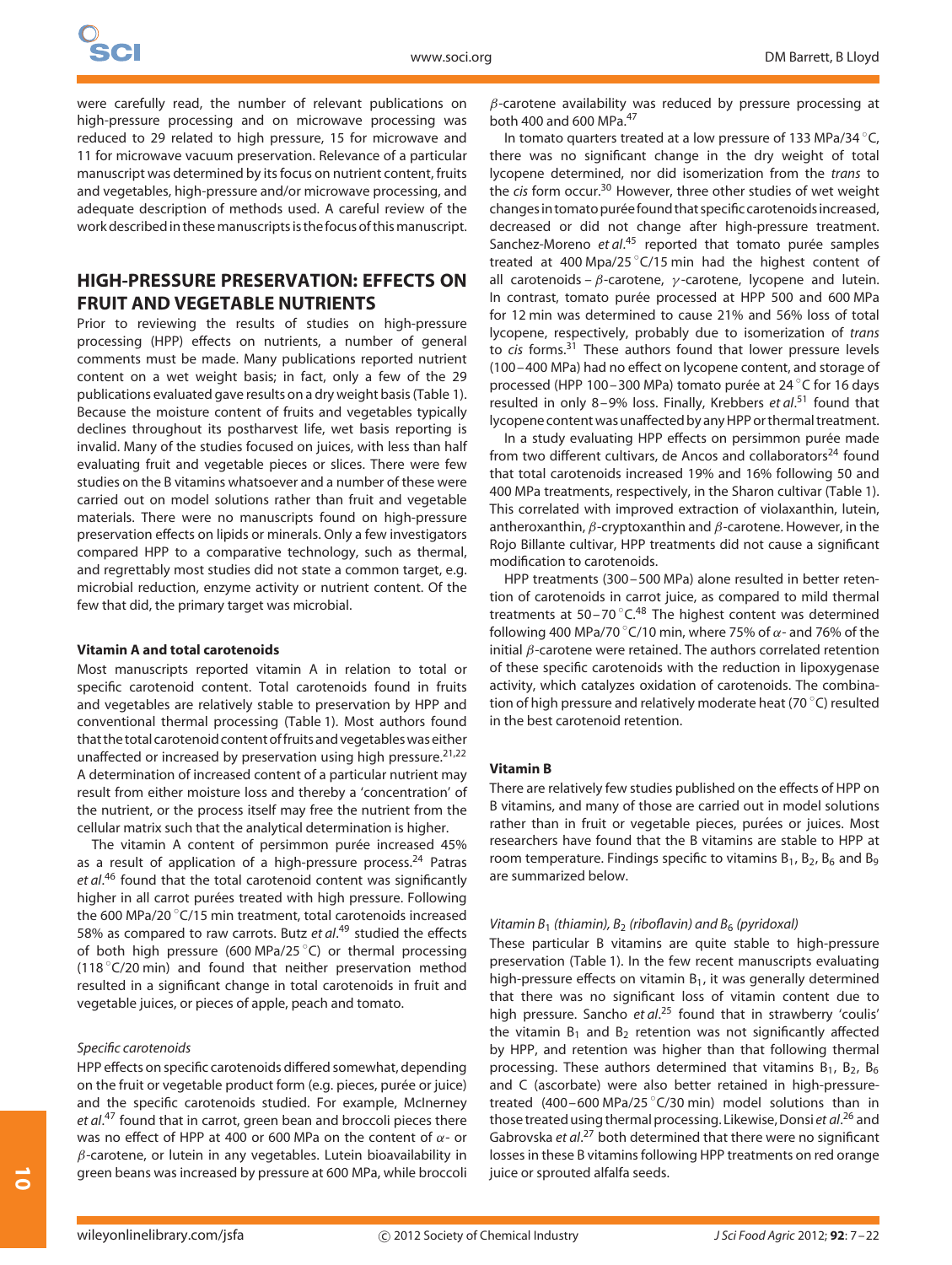| Table 1. High-pressure preservation effects on fruit and vegetable nutrients |                               |                      |                                   |             |    |                                  |                                 |      |  |
|------------------------------------------------------------------------------|-------------------------------|----------------------|-----------------------------------|-------------|----|----------------------------------|---------------------------------|------|--|
| Vitamin                                                                      | Commodity<br>and product      | Wet vs.<br>dry basis | High-pressure<br>conditions       | % loss      |    | Range %<br>% gain loss or (gain) | Source                          | Ref. |  |
| Vitamin A                                                                    | Persimmon purée               | Wet                  | 350 MPa/5 min                     |             | 45 | $(+45)$                          | de Ancos et al. 2000            | 24   |  |
| Vitamin $B_1$<br>(thiamin)                                                   | Model solution                | Wet                  | 400-600 MPa/25 °C/30 min          | $0 - 1$     |    | 0                                | Sancho et al. 1999              | 25   |  |
|                                                                              | Red orange juice              | Wet                  | 200-500 MPa/30 $^{\circ}$ C/1 min | 0           |    |                                  | Donsi et al. 1996               | 26   |  |
|                                                                              | Strawberry sauce<br>'coulis'  | Wet                  | 200-600 MPa/30 min                | 0           |    |                                  | Sancho et al. 1999              | 25   |  |
| Vitamin $B_2$<br>(riboflavin)                                                | Model solution                | Wet                  | 400-600 MPa/25 °C/30 min          | $0 - 1$     |    | 0                                | Sancho et al. 1999              | 25   |  |
|                                                                              | Red orange juice              | Wet                  | 200-500 MPa/30 $^{\circ}$ C/1 min | 0           |    |                                  | Donsi et al. 1996               | 26   |  |
|                                                                              | Sprouted alfalfa seed         | Wet                  | 500 MPa/25 °C/10 min              | 0           |    |                                  | Gabrovska et al. 2005           | 27   |  |
|                                                                              | Strawberry sauce<br>'coulis'  | Wet                  | 200-600 MPa/30 min                | 0           |    |                                  | Sancho et al. 1999              | 25   |  |
| Vitamin $B_3$<br>(niacin)                                                    | Red orange juice              | Wet                  | 200-500 MPa/30 $^{\circ}$ C/1 min | 0           |    | 0                                | Donsi et al. 1996               | 26   |  |
|                                                                              | Sprouted alfalfa seed         | Wet                  | 500 MPa/25 °C/10 min              | 0           |    |                                  | Gabrovska et al. 2005           | 27   |  |
| Vitamin $B_5$<br>(pantothenic<br>acid)                                       | Sprouted alfalfa seed         | Wet                  | 500 MPa/25 °C/10 min              | 0           |    | 0                                | Gabrovska et al. 2005           | 27   |  |
| Vitamin $B_6$<br>(pyridoxal)                                                 | Model solution                | Wet                  | 400-600 MPa/25 °C/30 min          | 0           |    | 0                                | Sancho et al. 1999              | 25   |  |
|                                                                              | Red orange juice              | Wet                  | 200-500 MPa/30 $^{\circ}$ C/1 min | 0           |    |                                  | Donsi et al. 1996               | 26   |  |
| Vitamin B <sub>9</sub> (folic<br>acid)                                       | Model solution                | Wet                  | 400-600 MPa/25 °C/30 min          | 0           |    | $0 - 90$                         | Sancho et al. 1999              | 25   |  |
| 5-CH <sub>3</sub> -H <sub>4</sub> -folate                                    | Asparagus juice               | Wet                  | 500 MPa/60 °C/40 min              | 90          |    |                                  | Indrawati et al. 2004           | 28   |  |
|                                                                              | Carrot juice                  | Wet                  | 500 MPa/60 °C/40 min              | 33          |    |                                  | Indrawati et al. 2004           | 28   |  |
|                                                                              | Kiwi purée                    | Wet                  | 500 MPa/60 °C/40 min              | $\mathbf 0$ |    |                                  | Indrawati et al. 2004           | 28   |  |
|                                                                              | Orange juice                  | Wet                  | 500 MPa/60 °C/40 min              | $\mathbf 0$ |    |                                  | Indrawati et al. 2004           | 28   |  |
| <b>Total folate</b>                                                          | Broccoli                      | Wet                  | 600 MPa/20 $^{\circ}$ C/15 min    | $48 - 78$   |    |                                  | Verlinde et al. 2008            | 29   |  |
|                                                                              | Leek                          | Dry                  | 200 MPa/5 min                     | 81          |    |                                  | Melse-Boonstra et al.<br>2002   | 30   |  |
|                                                                              | Cauliflower                   | Dry                  | 200 MPa/5 min                     | 43          |    |                                  | Melse-Boonstra et al.<br>2002   | 30   |  |
|                                                                              | Green beans                   | Dry                  | 200 MPa/5 min                     | 47          |    |                                  | Melse-Boonstra et al.<br>2002   | 30   |  |
| Vitamin C                                                                    | <b>Buffer solution</b>        | Wet                  | 850/60 $^{\circ}$ C/1 h           | 0           |    | $0 - 100$                        | Oey et al. 2008                 | 21   |  |
|                                                                              | <b>Buffer solution</b>        | Wet                  | 850/60 °C/6 h                     | 100         |    |                                  | Oey et al. 2008                 | 21   |  |
|                                                                              | Apple-broccoli juice          | Wet                  | 500 MPa/5 min                     | 3           |    |                                  | Houska et al. 2005              | 31   |  |
|                                                                              | Apple-broccoli juice          | Wet                  | 500 MPa/20 min                    | 28          |    |                                  | Houska et al. 2005              | 31   |  |
|                                                                              | Cowpea sprout seeds           | Wet                  | 500 MPa/25 °C/15 min              | 41          |    |                                  | Doblado et al. 2007             | 32   |  |
|                                                                              | Green beans (whole)           | Wet                  | 500 MPa/25 °C/1 min               | 8           |    |                                  | Krebbers et al. 2002            | 33   |  |
|                                                                              | Green peas (whole)            | Wet                  | 900 MPa/20°C/5-10 min             | 12          |    |                                  | Quaglia et al. 1996             | 34   |  |
|                                                                              | Green peppers                 | Wet                  | 100-200 MPa/10-20 min             | 10 to 15    |    |                                  | Castro et al. 2008              | 35   |  |
|                                                                              | Guava puree                   |                      | 400 and 600 MPa/15 min            | 0           |    |                                  | Yen and Lin 1996                | 36   |  |
|                                                                              | Kiwi-strawberry jam           | Wet                  | 400-600 MPa/10-30 min             | $0 - 5$     |    |                                  | Kimura et al. 1994              | 37   |  |
|                                                                              | Melon pieces                  | Wet                  | 600 MPa/10 min                    | $50 - 90$   |    |                                  | Wolbang et al. 2008             | 38   |  |
|                                                                              | Muscadine grape<br>juice      | Wet                  | 400-550 MPa                       | 84, 18      |    |                                  | Del Pozo-Insfran<br>2007        | 39   |  |
|                                                                              | Orange juice                  | Wet                  | 500 and 800 MPa/25 °C/5 min       | 2           |    |                                  | Fernandez-Garcia<br>et al. 2001 | 40   |  |
|                                                                              | Orange juice                  | Wet                  | 100 MPa/60 $\degree$ /5 min       | 10          |    |                                  | Sanchez-Moreno<br>et al. 2003   | 41   |  |
|                                                                              | Orange juice                  | Wet                  | 400 MPa/40 °C/1 min               | 5 to 8      |    |                                  | Sanchez-Moreno<br>et al. 2003   | 41   |  |
|                                                                              | Orange juice                  | Wet                  | 350 MPa/30 °C/2.5 min             | 0           |    |                                  | Sanchez-Moreno<br>et al. 2003   | 41   |  |
|                                                                              | Orange juice                  | Wet                  | 14 kbar                           | 0           |    |                                  | Butz et al. 2003                | 42   |  |
|                                                                              | Orange-lemon-<br>carrot juice | Wet                  | 14 kbar                           | 0           |    |                                  | Butz et al. 2003                | 42   |  |
|                                                                              | Orange-lemon-<br>carrot juice | Wet                  | 500 and 800 MPa/25 °C/5 min       | 4           |    |                                  | Fernandez-Garcia<br>et al. 2001 | 40   |  |
|                                                                              | Papaya slices                 | Wet                  | 400 MPa/25 °C/1 min               | 7           |    |                                  | de Ancos et al. 2007            | 43   |  |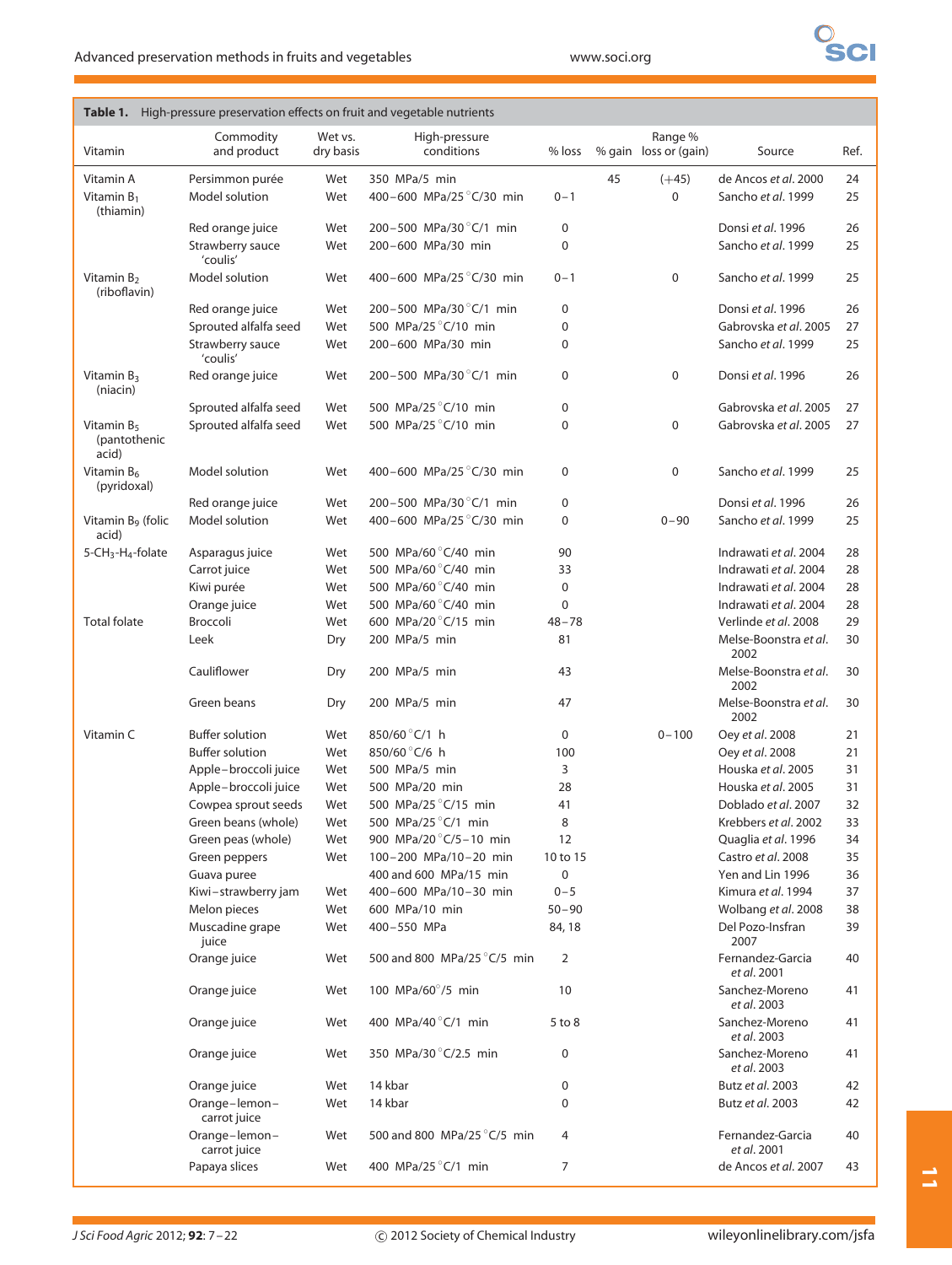| Table 1. (Continued)         |                                             |                      |                                              |              |               |                           |                                          |          |  |
|------------------------------|---------------------------------------------|----------------------|----------------------------------------------|--------------|---------------|---------------------------|------------------------------------------|----------|--|
| Vitamin                      | Commodity<br>and product                    | Wet vs.<br>dry basis | High-pressure<br>conditions                  |              | % loss % gain | Range %<br>loss or (gain) | Source                                   | Ref.     |  |
|                              | Red peppers<br>Strawberry sauce<br>'coulis' | Wet<br>Wet           | 100-200 MPa/10-20 min<br>200-600 MPa/30 min  | 11           | 10 to 15      |                           | Castro et al. 2008<br>Sancho et al. 1999 | 35<br>25 |  |
|                              | Strawberry puree<br>Tomato purée            | Wet<br>Wet           | 600 MPa/30 °C/15 min<br>400 MPa/40 °C/15 min | 6<br>29      |               |                           | Patras et al. 2009a<br>Sanchez-Moreno    | 44<br>45 |  |
|                              | Tomato purée                                | Wet                  | 600 MPa/20 °C/15 min                         | 6            |               |                           | et al. 2006<br>Patras et al. 2009b       | 46       |  |
|                              |                                             |                      | Carotenoids                                  |              |               |                           |                                          |          |  |
| $\alpha$ - Carotene          | Carrot (whole)                              | Wet                  | 600 MPa/25 $^{\circ}$ C/2 min                | 0            |               | $0 - 72 (+34)$            | McInerney et al. 2007                    | 47       |  |
|                              | Carrot juice                                | Wet                  | 500 MPa/25 °C/10 min                         | 50           |               |                           | Kim et al. 2001                          | 48       |  |
|                              | Carrot juice                                | Wet                  | 500 MPa/25 °C/60 min                         | 72           |               |                           | Kim et al. 2001                          | 48       |  |
|                              | Orange juice                                | Wet                  | 400 MPa/40 °C/1 min                          |              | 34            |                           | Sanchez-Moreno<br>et al. 2009            | 20       |  |
|                              | Orange-lemon-<br>carrot juice               | Wet                  | 500 and 800 MPa/25 °C/5 min                  | 0            |               |                           | Fernandez-Garcia<br>et al. 2001          | 40       |  |
|                              | Orange-lemon-<br>carrot juice               | Wet                  | 14 kbar                                      | 0            |               |                           | Butz et al. 2003                         | 42       |  |
| $\beta$ - Carotene           | Broccoli (whole)                            | Wet                  | 600 MPa/25 $^{\circ}$ C/2 min                | 17           |               |                           | 0-60 (+1-30) McInerney et al. 2007       | 47       |  |
|                              | Carrot (whole)                              | Wet                  | 600 Mpa/25 $\degree$ C/2 min                 | $\mathbf 0$  |               |                           | McInerney et al. 2007                    | 47       |  |
|                              | Carrot juice                                | Wet                  | 500 MPa/25 °C/10 min                         | 40           |               |                           | Kim et al. 2001                          | 48       |  |
|                              | Carrot juice                                | Wet                  | 500 MPa/25 °C/60 min                         | 60           |               |                           | Kim et al. 2001                          | 48       |  |
|                              | Melon pieces                                | Wet                  | 600 MPa/10 min                               |              | 1 to 10       |                           | Wolbang et al. 2008                      | 38       |  |
|                              | Orange juice                                | Wet                  | 400 MPa/40 °C/1 min                          |              | 30            |                           | Sanchez-Moreno<br>et al. 2003            | 41       |  |
|                              | Orange-lemon-<br>carrot juice               | Wet                  | 500 and 800 MPa/25 °C/5 min                  | 0            |               |                           | Fernandez-Garcia<br>et al. 2001          | 40       |  |
|                              | Tomato purée                                | Wet                  | 600 MPa/25 °C/60 min                         | 0            |               |                           | Butz et al. 2002                         | 49       |  |
|                              | Tomato purée                                | Wet                  | 14 kbar                                      | 0            |               |                           | Butz et al. 2002                         | 49       |  |
|                              | Tomato purée                                | Wet                  | 400 MPa/25 °C/15 min                         | $\mathbf{0}$ |               |                           | Sanchez-Moreno<br>et al. 2006            | 45       |  |
| $\beta$ -Cryptoxanthan       | Orange juice                                | Wet                  | 400 MPa/40 °C/1 min                          |              | 43            | $(+43)$                   | Sanchez-Moreno<br>et al. 2003            | 41       |  |
| Lutein                       | Broccoli (whole)                            | Wet                  | 600 MPa/25 $\degree$ C/2 min                 | 10           |               | $0 - 10 (+75)$            | McInerney et al. 2007                    | 47       |  |
|                              | Green beans                                 | Wet                  | 600 MPa/25 °C/2 min                          | $\mathbf{0}$ |               |                           | McInerney et al. 2007                    | 47       |  |
|                              | Orange juice                                | Wet                  | 400 MPa/40 °C/1 min                          |              | 75            |                           | Sanchez-Moreno<br>et al. 2003            | 41       |  |
| Lycopene                     | Tomato purée                                | Wet                  | 600 MPa/25 °C/60 min                         | 0            |               |                           | Butz et al. 2002                         | 49       |  |
|                              | Tomato purée                                | Wet                  | 500 MPa/25 °C/12 min                         |              | 21            |                           | Qiu et al. 2006                          | 50       |  |
|                              | Tomato purée                                | Wet                  | 500 MPa/20 °C/2 min                          |              | 60            |                           | Krebbers et al. 2003                     | 51       |  |
|                              | Tomato purée                                | Wet                  | 400 MPa/25 °C/15 min                         |              | 49            |                           | Sanchez-Moreno<br>et al. 2006            | 45       |  |
| Zeaxanthan                   | Orange juice                                | Wet                  | 400 MPa/40 °C/1 min                          |              | 45            | $(+45)$                   | Sanchez-Moreno<br>et al. 2003            | 41       |  |
| Total carotenoids            | Carrot puree                                | Wet                  | 600 MPa/20 °C/15 min                         |              | 58            | $19 (+8-58)$              | Patras et al. 2009a                      | 46       |  |
|                              | Papaya slices                               | Wet                  | 400 MPa/25 °C/1 min                          | 19           |               |                           | de Ancos et al. 2007                     | 43       |  |
|                              | Persimmon purée                             | Wet                  | 400 MPa/25 °C/15 min                         |              | 16            |                           | de Ancos et al. 2000                     | 24       |  |
|                              | Vegetable soup                              | Wet                  | 400 MPa/60 °C/15 min<br>Phenolics            |              | 8             |                           | Plaza et al. 2006                        | 52       |  |
| Catechins                    | Apple juice                                 |                      | 400 MPa/10 min                               |              | 290           | $(+290)$                  | Baron et al. 2006                        | 53       |  |
| Dihydrochalcones Apple juice |                                             | Wet                  | 400 MPa/10 min                               | 0            |               | 0                         | Baron et al. 2006                        | 53       |  |
|                              | Apple juice                                 | Wet                  | 400 MPa/10 min                               |              | 31            | $(+31)$                   | Baron et al. 2006                        | 53       |  |
| Procyanidins                 | Apple juice                                 | Wet                  | 400 MPa/10 min                               |              | 170           | $(+170)$                  | Baron et al. 2006                        | 53       |  |
| Cyanidin-3-<br>glucoside     | Model solution                              | Wet                  | 600 MPa/20 °C/30 min                         | $\mathbf 0$  |               | 0                         | Corrales et al. 2008                     | 54       |  |
|                              | Blackberry purée                            | Wet                  | 600 MPa/30 °C/15 min                         | 0            |               |                           | Patras et al. 2009a                      | 44       |  |
|                              | Raspberry purée                             | Wet                  | 200-800 MPa/18-22 °C/15 min                  | 0            |               |                           | Suthanthangjai et al.<br>2005            | 55       |  |
| Cyanidin-3-<br>sophoroside   | Raspberry purée                             | Wet                  | 200-800 MPa/18-2°C/15 min                    | 0            |               | 0                         | Suthanthangjai et al.<br>2005            | 55       |  |
| Delphinidin-3-<br>rutinoside | Blackcurrant purée                          | Wet                  | 200-800 MPa/18-22 °C/15 min                  | 0            |               | 0                         | Kouniaki et al. 2004                     | 56       |  |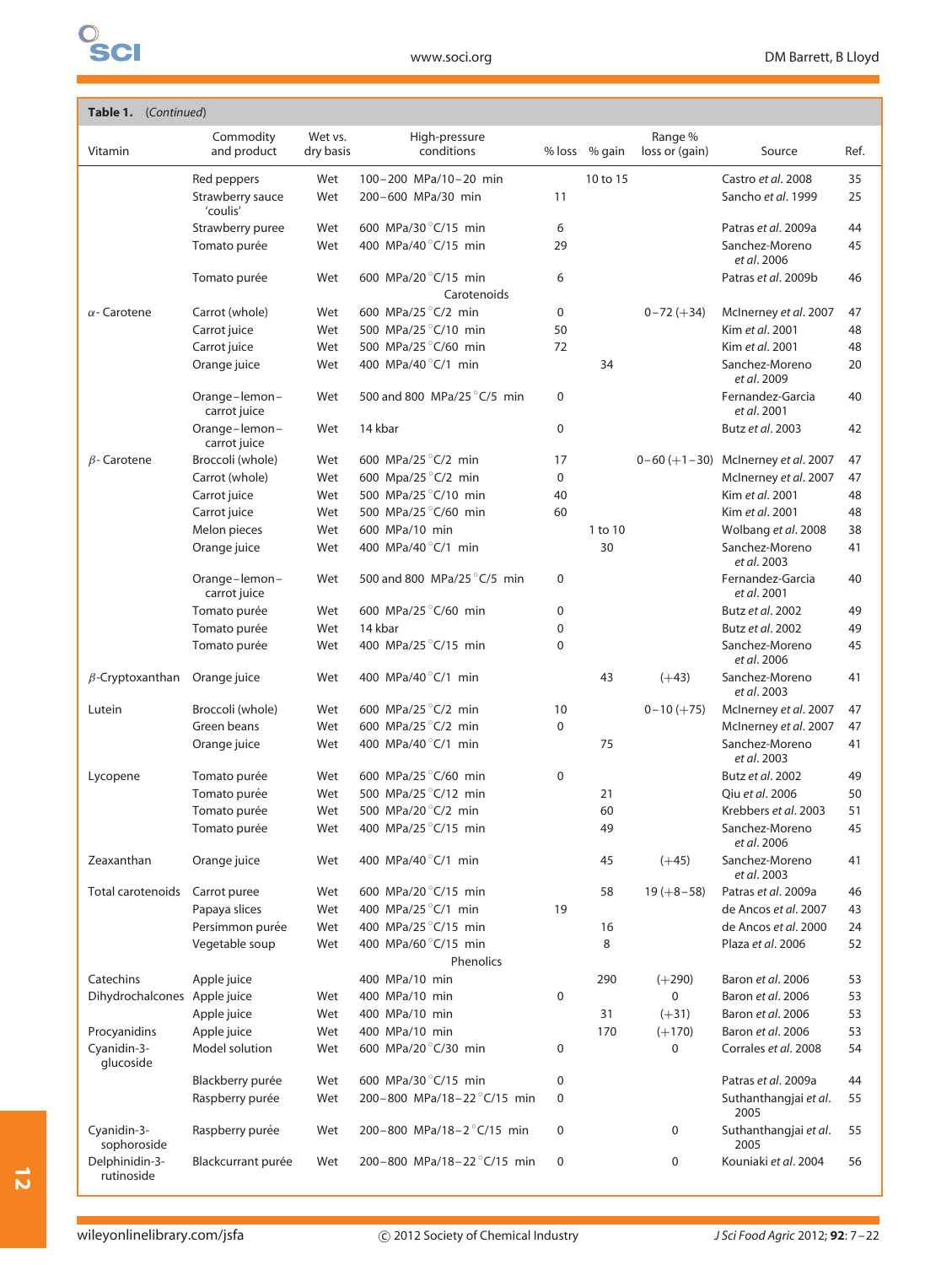| Table 1.<br>(Continued)        |                          |                      |                                            |             |     |                                         |                             |      |
|--------------------------------|--------------------------|----------------------|--------------------------------------------|-------------|-----|-----------------------------------------|-----------------------------|------|
| Vitamin                        | Commodity<br>and product | Wet vs.<br>dry basis | High-pressure<br>conditions                |             |     | Range %<br>% loss % gain loss or (gain) | Source                      | Ref. |
| Cyanidin-3-<br>rutinoside      | Blackcurrant purée       | Wet                  | 200-800 MPa/18-22 °C/15 min                | $\Omega$    |     | $\Omega$                                | Kouniaki et al. 2004        | 56   |
| Pelargonidin-3-<br>glucoside   | Model solution           | Wet                  | 200-800 MPa/18-22 °C/15 min                | $\mathbf 0$ |     | 0                                       | Zabetakis et al. 2000       | 57   |
|                                | Strawberry purée         | Wet                  | 600 MPa/30 $^{\circ}$ C/15 min             | $\Omega$    |     |                                         | Patras et al. 2009a         | 44   |
| Ouercitin-4'-<br>glucoside     | Onion                    | Dry                  | 400 MPa/5 °C/5 min                         |             | 33  | $(+33)$                                 | Roldan-Marin et al.<br>2009 | 58   |
| Quercitin-3,4'-<br>diglucoside | Onion                    | Dry                  | 100-400 MPa/5 $^{\circ}$ C/5 min           |             | 17  | $(+17)$                                 | Roldan-Marin et al.<br>2009 | 58   |
| Total quercetin                | Onion                    | Dry                  | 100-400 MPa/5 $^{\circ}$ C/5 min           |             | 26  | $(+26)$                                 | Roldan-Marin et al.<br>2009 | 58   |
| Total<br>anthocyanins          | Muscadine grape<br>juice | Wet                  | 400-550 MPa                                | 70,46       |     | $46 - 70$                               | Del Pozo Insfran 2007       | 39   |
| <b>Total phenolics</b>         | Blackberry purée         | Wet                  | 600 MPa/30 $^{\circ}$ C/15 min             |             | 10  | $(+10 - 100)$                           | Patras et al. 2009a         | 44   |
|                                | Longan powder            | Dry                  | 500 MPa/30 °C                              |             | 100 |                                         | Prasad et al. 2009          | 59   |
|                                | Onion                    | Dry                  | 100-400 MPa/5-50 $^{\circ}$ C/5 min        |             | 12  |                                         | Roldan-Marin et al.<br>2009 | 58   |
|                                | Strawberry purée         | Wet                  | 600 MPa/30 $^{\circ}$ C/15 min             |             | 10  |                                         | Patras et al. 2009a         | 44   |
|                                | Tomato purée             | Wet                  | 600 MPa/20 °C/15 min                       | 0           |     |                                         | Patras et al. 2009b         | 46   |
|                                |                          |                      | Dietary fiber                              |             |     |                                         |                             |      |
| Total dietary fiber            | Cabbage                  | Wet                  | 400-500 MPa/20, 50, 80 $^{\circ}$ C/10 min | 0           |     |                                         | Wennberg and<br>Nyman 2004  | 60   |
| Soluble fiber                  | Cabbage                  | Wet                  | 400-500 MPa/20, 50, 80 $^{\circ}$ C/10 min | 40          |     |                                         | Wennberg and<br>Nyman 2004  | 60   |

## *Vitamin B*<sup>9</sup> *(folic acid)*

Recent information indicating that limited fruit and vegetable consumption has led to folic acid deficiencies in many developing countries has catalyzed research regarding this nutrient. In 2002, Melse-Boonstra et al.<sup>30</sup> carried out an extensive study of various processing methods and their effects on dry weight content of total, monoglutamate and polyglutamate folate forms. High-pressure treatments were applied with the goal of allowing glutamyl hydrolase activity to hydrolyze polyglutamates to monoglutamate in vegetable pieces, increasing absorbable folate content. These researchers found that while HPP increased monoglutamate content, losses of total folate were observed of the order of *>*55%. It was determined that much of the folate was leached into cooking water.

Researchers who followed up on this work took note of the water solubility of folates (and B vitamins in general) and designed their studies in such a way that HPP was applied directly to vegetable pieces, excluding a liquid solution. Verlinde *et al*. <sup>29</sup> found that high-pressure treatment (0.1–600 MPa/20 °C/15 min) of broccoli pieces resulted in 48–78% total folate loss, whereas folates were stable to thermal treatments up to 90 $^{\circ}$ C. These authors stated that there was no non-enzymatic hydrolysis of folates occurring in either thermal or HPP trials, but there was deglutamylation, with resulting accumulation of mono- and diglutamate folates following HPP treatment. In a separate study, the same research  $q$  suggested that folate degradation during HPP was primarily a result of oxidation and cleavage of covalent bonds. Non-oxidative conversions occurred readily at high temperatures, and enzyme-catalyzed hydrolysis was also induced during HPP.

In a recent study by Wang *et al.*<sup>61</sup> these authors determined that steaming vegetables was required to rapidly inactivate the enzyme *γ* -glutamyl hydrolase, and correctly quantify the polyglutamyl folate forms present. In the Verlinde *et al*. study,29

boiling extraction buffer was added to a frozen sample, which was blended, and during this preparative step there is likelihood that the enzyme is still active.

# **Vitamin C (ascorbic acid)**

Most studies have found that vitamin C is relatively unaffected by HPP; however, there are exceptions (Table 1). Sanchez-Moreno *et al*. <sup>20</sup> summarized a number of recent manuscripts on a variety of fruit and vegetable pieces, purées and juices in which vitamin C retention after HPP processing was generally above 80%. Much of the literature on vitamin C stability is contradictory because oxidation is an important pathway for degradation of vitamin C, and most studies do not control for this. In addition, oxidative enzymes (polyphenol oxidase and peroxidase) may affect vitamin C content, and these are often not evaluated. Oey *et al*. <sup>21</sup> found that vitamin C was unstable at high pressure levels combined with temperatures above 65  $^\circ$ C, but concluded that the major degradation was due to oxidation, especially during adiabatic heating.

## *Fruit and vegetable pieces*

Red and green pepper pieces blanched using either pressure or heat had varying results in terms of vitamin C retention.<sup>35</sup> Relatively low-pressure treatments (100–200 MPa for 10–20 min) on green peppers caused a decrease of 15–20% of the initial vitamin C, while in red peppers these treatments resulted in a 10–20% increase in vitamin C. In comparing the HPP and heat (70, 80 and 98 $^{\circ}$ C for 1 and 2.5 min), these authors found that pressure-treated green peppers had similar to higher levels of vitamin C, when compared to 80 and 98  $^{\circ}$ C thermal treatments. HPP-blanched red peppers likewise had 50–100% higher vitamin C content when compared to 80 and 98 ◦ C thermal treatments. Wolbang *et al*. <sup>38</sup> determined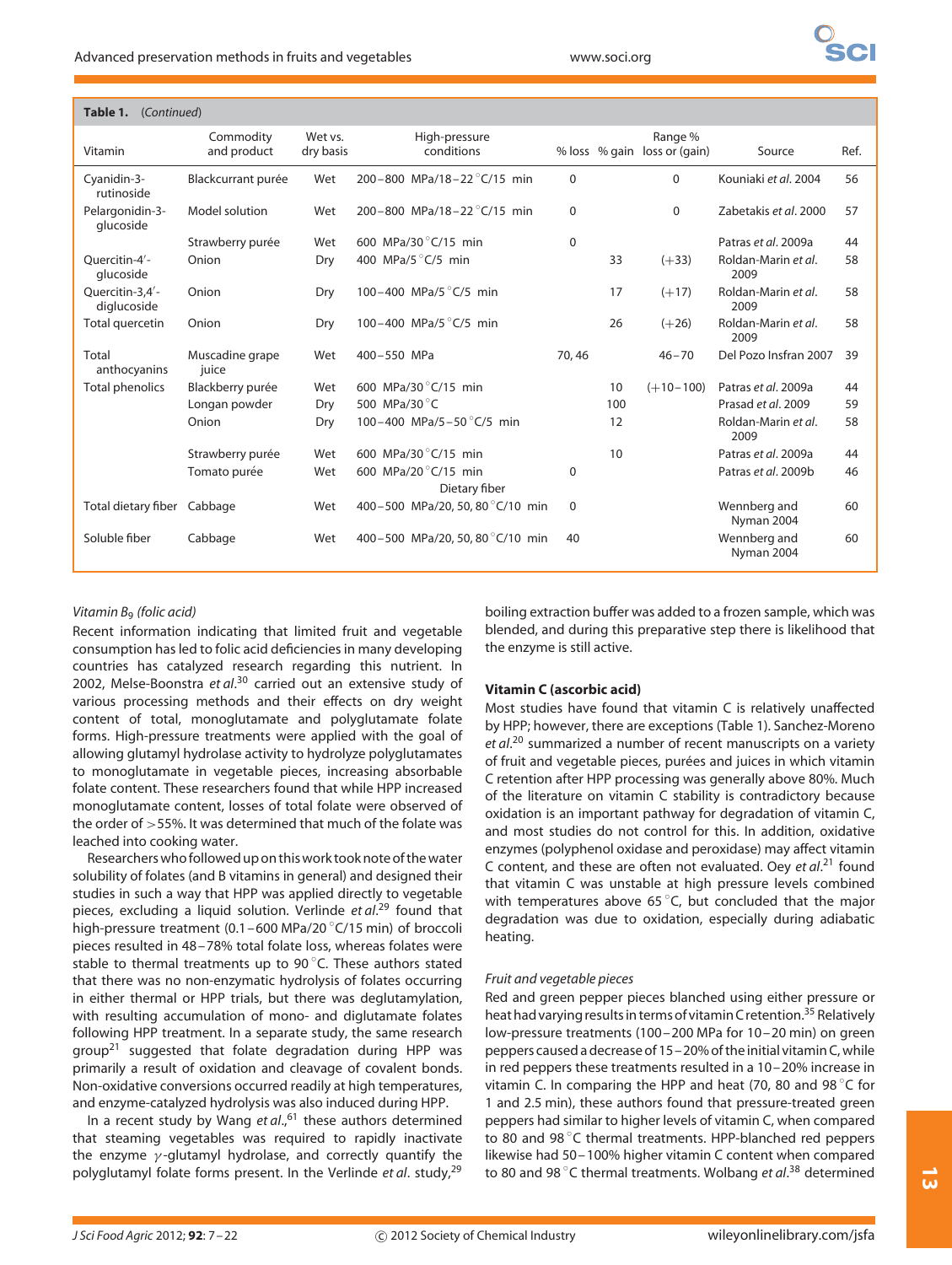that HPP treatment at 600 MPa for 10 min prior to refrigerated storage resulted in 50–90% loss in vitamin C, depending on the melon cultivar.

#### *Fruit and vegetable purée*

Vitamin C content in purées of peas, guava, kiwi and strawberry were found to be fairly stable following HPP alone or HPP plus mild heat treatments, but not in HPP plus high heat application. In strawberry sauce or 'coulis', Sancho *et al*. <sup>25</sup> found that vitamin C retention was not significantly different between highpressure thermal pasteurized products (91% and 89% retention, respectively), but was significantly lower (67%) after sterilization. Patras et al.<sup>44</sup> found that dry weight content of vitamin C in strawberry and blackberry purées was significantly higher in HPPtreated samples. Small reductions in vitamin C occurred following 400 and 500 MPa treatments, but 94% was retained after the 600 MPa process. This was compared to a thermal treatment which resulted in only 67% retention.

In a study focusing on tomato purée, Patras *et al*.<sup>46</sup> determined that there were significant reductions in vitamin C in all processed products, whether HPP or thermal. However, thermally processed samples retained only 54% of the original vitamin C content, while HPP processing at 600 MPa resulted in 94% of the original content. The same authors also determined that vitamin C was not detectable in any processed carrot purée samples. Sanchez-Moreno et al.<sup>45</sup> found that tomato purées processed using either HPP or thermal treatments caused about 29% loss in vitamin C.

#### *Fruit and vegetable juices*

A number of researchers have found vitamin C to be relatively impervious to high-pressure preservation.<sup>20,42</sup> In one study<sup>21</sup> focusing on orange, tomato, carrot and apple–broccoli juices, it was determined that high pressure level (250–500 MPa) did not have a major impact on vitamin C; rather, the major effect was matrix (e.g. commodity) and holding time as well as storage conditions.

In another study on heat- and HPP-pasteurized tomato and carrot juices, the vitamin C content in HPP-treated and stored juices (4 °C) was over 70%.<sup>31</sup> Carrot juice maintained a slightly greater concentration of vitamin C than tomato juice preserved under the same conditions, and longer holding times resulted in less vitamin C retention. While vitamin C content of orange juice generally decreases during storage time, HPP-treated juice declined less than thermally pasteurized orange juice, at all storage temperatures studied.62 Losses were reduced in both preservation methods and shelf life was extended when juices were stored at lower temperatures (0 and 5 ◦ C). Fernandez-Garcia *et al*. <sup>40</sup> likewise found that in stored orange and orange–lemon–carrot juice the vitamin C was the same or only slightly reduced in juices processed at 800 or 500 MPa. However, vitamin C in HPP-treated broccoli–apple juice was found to be lower than that in frozen broccoli.31 Polyphenol oxidase activity in blackcurrant juice was thought to result in greater vitamin C losses in HPP *versus*thermally treated juices.<sup>56</sup>

## **Phenolics**

#### *Total phenolics*

Studies on high-pressure preservation effects on total phenolics determined that these compounds were either unaffected or actually increased in concentration and/or extractability following treatment with high pressure. Prasad *et al*. <sup>59</sup> found that extraction

of total phenolics from dried longan powder was improved with any HPP treatment (∼200% with HPP at 200 MPa). The highest total phenolics concentrations were achieved after processing at 500 MPa.

Total phenolics in strawberry and blackberry purée were also found to be resistant to processing.<sup>44</sup> High pressure preservation at 600 MPa resulted in a ∼10% increase compared to untreated. Likewise, total phenolics in tomato purée were largely unaffected by HPP or thermal processing.46 Onion pieces had a 12% increase in total phenolics when treatments included 100 and 400 MPa combined with high (50 $^{\circ}$ C) and low (5 $^{\circ}$ C) temperatures.<sup>58</sup>

## *Specific phenolics*

In a very extensive study, Baron *et al*. <sup>53</sup> found that after a 10 min hold at 400 MPa, the catechins, hydroxycinnamic acids and procyanidins were significantly higher than in control juice (Table 1). These authors stated that polyphenol oxidase was activated in the range of 200–300 MPa, and this increased catechin oxidation. Treatment of onions at 100 MPa and 50 ◦ C resulted in 12% higher total phenolics as well as increased levels of quercitin-4'-glucoside and quercitin-3,4-diglucoside.<sup>58</sup>

A number of studies on strawberry, blackberry and raspberry purées determined that the anthocyanins are also relatively stable to high-pressure preservation (Table 1). HPP treatments resulted in no losses of pelargonidin-3-glucoside, the major anthocyanin in strawberry, or in cyanindin-3-glycoside, the major anthocyanin in blackberries. Corrales et al.<sup>54</sup> reported that there was an insignificant reduction in cyanidin-3-glucoside in model solutions preserved at 600 MPa and 20 $^{\circ}$ C, but there were reductions when the temperature were increased to 70 $^{\circ}$ C. Other authors found that pelargonidin-3-glucoside and -3-rutinoside in raspberry and strawberry juices and delphinidin-3-rutinoside and cyanidin-3 rutinoside in blackcurrant juice were all stable to high-pressure processing treatments.56,57

#### **Dietary fiber**

High-pressure preservation did not have much effect on total dietary fiber in one manuscript on cabbage, but the distribution changed.60 Soluble fiber decreased while insoluble fiber increased after HPP treatments at 400 MPa, 20 °C. This decrease in soluble fiber was greater if the 400 MPa high-pressure treatments were conducted at 50 or 80 $^{\circ}$ C.

#### **Case studies on specific commodities**

It appears that some commodities have received more attention than others; therefore some general tendencies may be drawn from these studies. Our review identified 38 manuscripts on highpressure preservation of fruits and vegetables as follows: oranges (5), apples (6), tomatoes (12), carrots (12) and spinach (3), and the highlights of these will be summarized.

## *Oranges*

HPP (up to 850 MPa) of orange juice has only minimal effect on vitamin C, with losses of 10% or less if temperatures are kept below 50 °C.<sup>20,30,42</sup> However, if temperatures above 50 °C are used in combination with HPP treatments, vitamin C losses increase. $20$ During storage of orange juice, vitamin C losses were lower in HPP treated *versus* thermally pasteurized juice. Comparing 500 and 800 MPa treatments and storage of orange juice, vitamin C losses were slightly higher in 800 MPa treatments.30 'Mild' HPP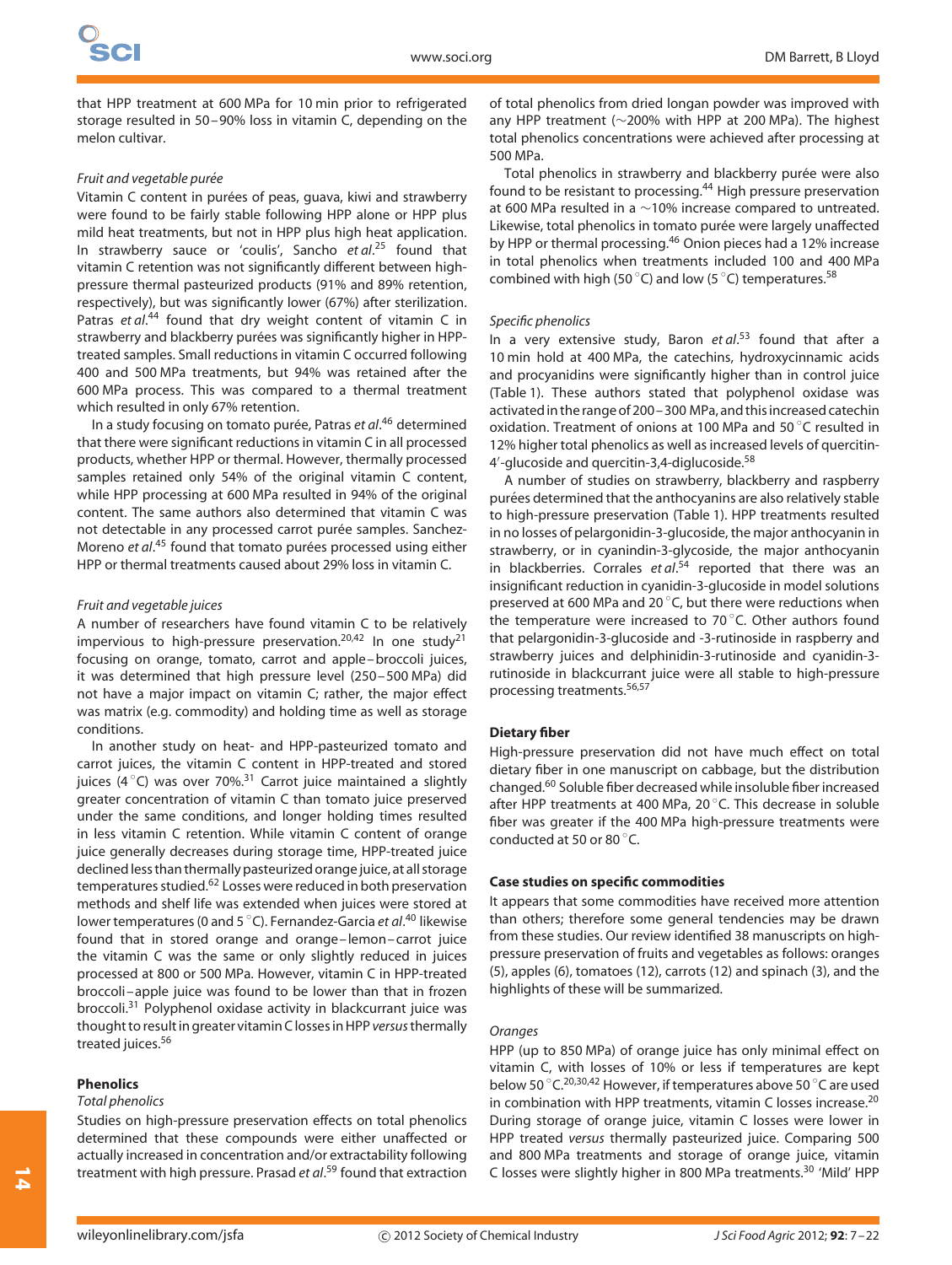treatments (350–500 MPa) at 25–30 ◦ C resulted in 20–45% greater extraction of carotenoids in orange juice.<sup>21</sup> If HPP treatment was applied at 40  $^{\circ}$ C, one report indicated a 75% increase in extraction of carotenoids.20 Flavonoid content in HPP-treated orange juice was not significantly different from fresh, but was higher in stored juice.<sup>20,62</sup> Vitamins A and E were stable, or increased after HPP treatment. Folate (vitamin  $B_9$ ) content was stable to HPP treatments of up to 500 MPa at 60  $^{\circ}$ C.<sup>21</sup>

# *Apples*

High-pressure treatments from 250 to 500 MPa were not generally found to have an effect on vitamin C content. Fruit juices and pieces (including apple) processed at 600–800 MPa for a short 6 min did not have losses in vitamin  $C<sup>20</sup>$  However, one study found that HPP treatments at levels of 500 MPa and above resulted in loss of vitamin C in broccoli-apple juice.<sup>31</sup> Phenolics were affected by HPP. HPP at 200–300 MPa activated polyphenol oxidase and therefore increased oxidation of catechins, which were inhibitors of pectin methylesterase (PME) (therefore less cloud).<sup>53</sup> After a 10 min hold at 400 MPa (20  $^{\circ}$ C), hydroxycinnamic acids and procyanidins were significantly higher than control juice. Dihydrochalcones were not modified by HPP but effect on catechins varied.<sup>53</sup>

## *Tomatoes*

HPP of tomato juice at levels from 250 to 500 MPa, under relatively low temperatures (20 $^{\circ}$ C), resulted in little to moderate reductions in vitamin C content.20,46 In one study, after 600 MPa treatment of tomato purée (20 $^{\circ}$ C) for 15 min, 94% retention of vitamin C was obtained, while thermal treatment resulted in only 54% retention.<sup>46</sup> A second study, however, found that 400 MPa treatment for 15 min (20 $^\circ$ C) resulted in only 71% retention of vitamin C.<sup>20</sup> At levels of 850 MPa, especially if temperature were not controlled, more significant losses occurred in tomato purées. One study indicated that in tomato pieces HPP treatments of up to 600–800 MPa (20 $^{\circ}$ C) did not result in a change in vitamin C. $^{21}$  In stored tomato juice, vitamin C losses occurred over time, with only 70% retention after 30 days at 4 ◦ C. The lycopene and *β*-carotene content of tomato juice were unaffected by HPP treatments at 600–700 MPa and temperatures as high as 90  $^{\circ}$ C. $^{20}$ 

The phenolics and carotenoids were largely unaffected by HPP treatments of up to 600 MPa; in fact, at this level (and higher) there was often a significant increase in extractability of these compounds from tomato purée.<sup>20,46</sup> A number of additional studies indicated that lycopene and other carotenoids were stable in tomato purée and pieces up to  $700-800$  MPa. $30,42$  One study found that isomerization of lycopene from *trans* to *cis* occurred after 500–600 MPa treatments, with 89% and 44% retention of the *trans* form, respectively.50 This same study found that storage at 24  $^\circ$ C for 16 days resulted in greater retention (92%) in HPP-treated tomato purée than in thermally treated purée (85% retention).<sup>50</sup>

# *Carrots*

Most studies found that low levels (250–500 MPa) of HPP did not result in a loss in vitamin C in carrot juice.<sup>20</sup> One study of HPP at 250 MPa at a higher temperature (35  $^{\circ}$ C for 15 min) even found over 70% retention after 30 days of storage at 4  $^{\circ}$  C.<sup>20</sup> When the storage temperature was increased to 25  $^{\circ}$ C, vitamin C retention was 45% in carrot juice, compared to juice that was pasteurized at 80  $^\circ$ C for 1 min, which had no vitamin C left after storage at 4  $^{\circ}$ C for 16 days. However, one study on carrot pieces found that 400–600 MPa applications did result in total loss of vitamin C;

however, these samples were frozen and then thawed overnight prior to HPP application, and this period may have allowed for enzymatic oxidation of vitamin C by ascorbic acid oxidase.<sup>20,47</sup>

Treatment of carrot pieces at 600–800 MPa (25 $^{\circ}$ C, 1–2 min) resulted in retention of over 80% of the initial carotenoid content, with no effect on the content of  $\alpha$ - or  $\beta$ -carotene, or lutein.<sup>47</sup> Another study found that 400–600 applications (20 $^{\circ}$ C, 15 min) to carrot purée resulted in total retention of phenolics, and very little change, at times an increase, in carotenoids.<sup>46</sup> Heat treatment at 105 ◦ C for 30 s caused 83% loss of *α*-carotene and 69% loss of  $\beta$ -carotene, whereas HPP (300–500 MPa, 50–70  $^\circ$ C for 10 min) resulted in better retention, highest at 300 Mpa for 10 min, where 75% of *α*- and 76% of *β*-carotene were retained. Lipoxygenase activity was lowest at 300 MPa, and higher levels activated it, resulting in oxidation of carotenoids.<sup>34</sup> Folate was unstable to fairly severe HPP treatments (500 MPa, 60  $^\circ$ C, 40 min), but if ascorbic acid were added this decreased what may have been enzymatic degradation.<sup>28</sup>

# **MICROWAVE PRESERVATION: EFFECTS ON FRUIT AND VEGETABLE NUTRIENTS**

Table 2 summarizes losses in nutrients in produce preserved using microwaves, while Table 3 includes nutrient losses in fruits and vegetables preserved using microwave vacuum preservation. There were no reviews related to effects of microwave processing on fruit and vegetable nutrients. As with the high-pressure manuscripts, very few reported changes in nutrients on a dry weight basis.

## **Vitamin A and total carotenoids**

Most authors reported that application of microwave preservation treatments resulted in loss of vitamin A and/or carotenoids. In a study evaluating vitamins A, C and E content in microwave-dried apricots, Karatas and Kamsl<sup>63</sup> reported increases in these nutrients of 250–350%, but again this was due to moisture removal and concentration of nutrients. These authors failed to report results on a dry weight basis. Total carotenoid content of papaya purée was determined after application of various levels of microwave power (285–850 W), and losses were reported to be as high as 57%.<sup>73</sup> A limited number of reports on specific carotenoids, such as *β*-carotene and lycopene, generally reported losses following microwave treatments (Table 2).

# **Specific carotenoids**

Microwave treatments resulted in significant reduction in chlorophylls in kiwi purée.<sup>73</sup> The authors stated that oxidative enzyme activity may degrade chlorophylls. Two studies on carrots found either no degradation of *β*-carotene, or 30% loss. Heredia *et al*. 74 recently reported that lycopene degradation in cherry tomatoes could be significant, and in addition to oxidative losses isomerization from *trans* to *cis* forms was noted.

# Vitamins  $B_1$ ,  $B_2$  and  $B_3$

Vitamins  $B_1$  (thiamin) and  $B_2$  (riboflavin) content in Swiss chard and green beans were determined by Orzaez Villanueva et al.,<sup>64</sup> in a comparison of boiling, frying and microwaving cooking practices. However, these authors did not provide adequate information regarding the process time and temperature for any of the methods evaluated; therefore it is impossible to derive specific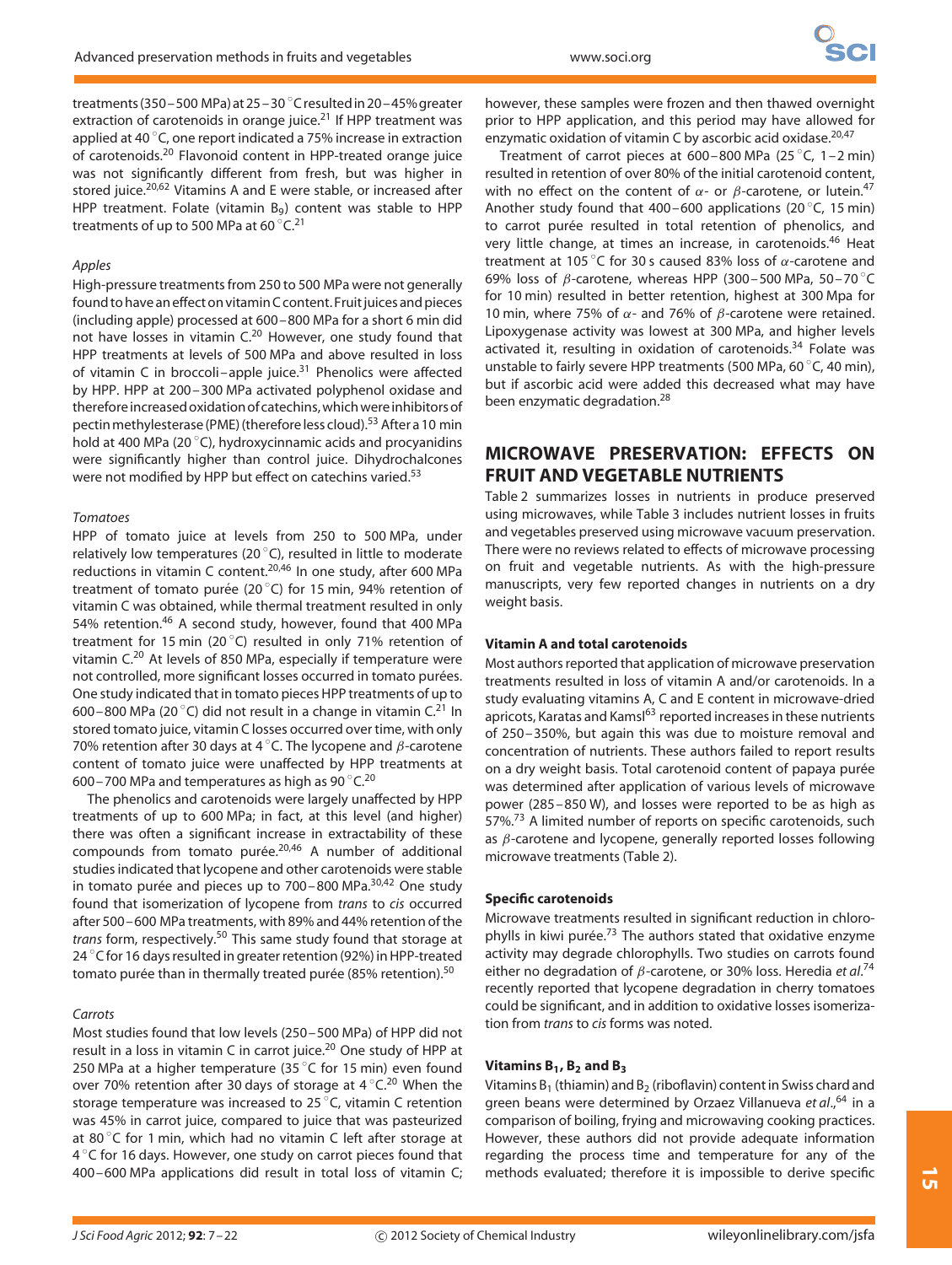| <b>Table 2.</b> Microwave preservation effects on fruit and vegetable nutrients |                          |                      |                                                       |                  |             |                           |                                     |      |  |  |
|---------------------------------------------------------------------------------|--------------------------|----------------------|-------------------------------------------------------|------------------|-------------|---------------------------|-------------------------------------|------|--|--|
| Vitamin                                                                         | Commodity<br>and product | Wet vs.<br>dry basis | Microwave<br>conditions                               | % loss           | % gain      | Range % loss<br>or (gain) | Source                              | Ref. |  |  |
| Vitamin A                                                                       | Apricots                 | Wet                  | 50-60 Hz, 50-160 $^{\circ}$ C                         |                  | $\sim$ 250  | $(+260)$                  | Karatas and Kamsl<br>2007           | 63   |  |  |
| Vitamin $B_1$<br>(thiamin)                                                      | Swiss chard              | Wet                  | No information                                        | 60               |             | $32 - 60$                 | Orzaez Villanueva<br>et al. 2000    | 64   |  |  |
|                                                                                 | Green beans              | Wet                  | No information                                        | 32               |             |                           | Orzaez Villanueva<br>et al. 2000    | 64   |  |  |
| Vitamin $B_2$<br>(riboflavin)                                                   | Swiss chard              | Wet                  | No information                                        | 9                |             | $9 - 47$                  | Orzaez Villanueva<br>et al. 2000    | 64   |  |  |
|                                                                                 | Green beans              | Wet                  | No information                                        | 47               |             |                           | Orzaez Villanueva<br>et al. 2000    | 64   |  |  |
| Vitamin C                                                                       | Apple purée              | Wet                  | 2450 MHz, 652 W,<br>$15 - 60$ °C, 35 s                | 57               |             | $0 - 57 (+10 - 260)$      | Picouet et al. 2009                 | 65   |  |  |
|                                                                                 | Apricots                 | Wet                  | 50-60 Hz, 50-160 $^{\circ}$ C                         |                  | $\sim$ 260  |                           | Karatas and Kamsl<br>2007           | 63   |  |  |
|                                                                                 | Broccoli                 | Wet                  | 700 W, 9 min                                          | $\mathbf 0$      |             |                           | Howard et al. 1999                  | 66   |  |  |
|                                                                                 | <b>Brussels sprouts</b>  | Wet                  | 700 W, 5 min, 74 °C                                   |                  | $10 - 15$   |                           | Vina et al. 2007                    | 67   |  |  |
|                                                                                 | Carrots                  | Wet                  | 700 W, 9 min                                          |                  | $120 - 130$ |                           | Howard et al. 1999                  | 66   |  |  |
|                                                                                 | Carrots                  | Wet                  | 2450 MHz, 4 kW, 50 °C                                 | 35               |             |                           | Yan et al. 2010                     | 68   |  |  |
|                                                                                 | Green beans              | Wet                  | 700 W, 9 min                                          |                  | 117         |                           | Howard et al. 1999                  | 66   |  |  |
|                                                                                 | Orange juice             | Wet                  | 245-455 W, 0.5-15 min,<br>$100 - 125$ °C              | $30 - 50$        |             |                           | Vikram et al. 2005                  | 69   |  |  |
|                                                                                 | Peas                     | Wet                  | 750 W, 2 min                                          | 13               |             |                           | Hunter and Fletcher<br>2002         | 70   |  |  |
|                                                                                 | Spinach                  | Wet                  | 750 W, 2 min                                          |                  | 106         |                           | Hunter and Fletcher<br>2002         | 70   |  |  |
|                                                                                 | Tomatoes                 | Wet                  | 700 W, 4 min                                          | 10               |             |                           | Begum and Brewer<br>2001            | 71   |  |  |
| Vitamin E                                                                       | Apricots                 | Wet                  | 50-60 Hz, 50-160 °C                                   |                  | $\sim$ 350  |                           | Karatas and Kamsl<br>2007           | 63   |  |  |
|                                                                                 |                          |                      | Carotenoids                                           |                  |             |                           |                                     |      |  |  |
| $\beta$ -Carotene                                                               | Carrots                  | Wet                  | 1000 W, 60 °C/90 min or<br>90 $^{\circ}$ C/4 min      | 0                |             | $0 - 75$                  | Lemmens et al. 2009                 | 72   |  |  |
|                                                                                 | Carrots                  | Wet                  | 2450 MHz, 4 kW, 50 °C                                 | 30               |             |                           | Yan et al. 2010                     | 68   |  |  |
|                                                                                 | Kiwi purée               | Wet                  | 2450 MHz, 285, 570 and<br>850 W, 15-60 s              | 75               |             |                           | de Ancos et al. 1999                | 73   |  |  |
| Chlorophyll                                                                     | <b>Brussels sprouts</b>  | Wet                  | 700 W, 5 min, 74 °C                                   | 8                |             | $8 - 75$                  | Vina et al. 2007                    | 67   |  |  |
|                                                                                 | Kiwi purée               | Wet                  | 2450 MHz, 285, 570 and<br>850 W, 15-60 s              | $25 - 75$        |             |                           | de Ancos et al. 1999                | 73   |  |  |
| Lycopene                                                                        | Cherry tomatoes          | Wet                  | 1-33 W g <sup>-1</sup> , 40-80 °C                     | 86               |             | 86                        | Heredia et al. 2010                 | 74   |  |  |
| Total carotenoids                                                               | Papaya purée             | Wet                  | 2450 MHz, 285, 570 and<br>850 W, 15-60 s<br>Phenolics | $0 - 57$         |             | $0 - 57$                  | de Ancos et al. 1999                | 73   |  |  |
| Rutin                                                                           | Asparagus                | Wet                  | 915 MHz, 121 °C, 3 min                                | $\boldsymbol{0}$ |             | $\mathbf 0$               | Sun et al. 2007                     | 75   |  |  |
| Protocatechuic<br>acid                                                          | Unpeeled potato          | Wet                  | 2450 MHz, 150-1000 W,<br>95-420 min                   | $14 - 26$        |             | $14 - 84$                 | Barba et al. 2008                   | 76   |  |  |
|                                                                                 | Peeled potato            | Wet                  | 2450 MHz, 150-1000 W,<br>95-420 min                   | $50 - 84$        |             |                           | Barba et al. 2008                   | 76   |  |  |
| Caffeoylquinic<br>acid                                                          | Unpeeled potato          | Wet                  | 2450 MHz, 150 - 1000 W,<br>95-420 min                 | $6 - 60$         |             | $6 - 65$                  | Barba et al. 2008                   | 76   |  |  |
|                                                                                 | Peeled potato            | Wet                  | 2450 MHz, 150-1000 W,<br>95-420 min                   | $23 - 65$        |             |                           | Barba et al. 2008                   | 76   |  |  |
| Pelargonidin-3-<br>glucosides                                                   | Strawberry puree         | Wet                  | 2450 MHz, 285, 570 and<br>850 W, 15 – 60 s            | 0                |             | $\mathbf 0$               | de Ancos et al. 1999                | 73   |  |  |
| Total<br>anthocyanins                                                           | Kiwi purée               | Wet                  | 2450 MHz, 285, 570 and<br>850 W, 15-60 s              |                  |             |                           | de Ancos et al. 1999                | 73   |  |  |
|                                                                                 | Strawberry purée         | Wet                  | 2450 MHz, 285, 570 and<br>850 W, 15-60 s              | 0                |             |                           | de Ancos et al. 1999                | 73   |  |  |
| <b>Total flavonoids</b>                                                         | Sweet potato             | Wet                  | 915 kW, 5 kW and 60 kW                                | 15               |             |                           | Steed et al. 2008                   | 77   |  |  |
|                                                                                 | <b>Brussels sprouts</b>  | Wet                  | 700 W, 5 min, 74 °C                                   | 15               |             | 15                        | Vina et al. 2007                    | 67   |  |  |
| <b>Total phenolics</b>                                                          | Apple purée              | Wet                  | 2450 MHz, 652 W, 75 °C,<br>35 <sub>s</sub>            | 57               |             |                           | 0-57 (+104-125) Picouet et al. 2009 | 65   |  |  |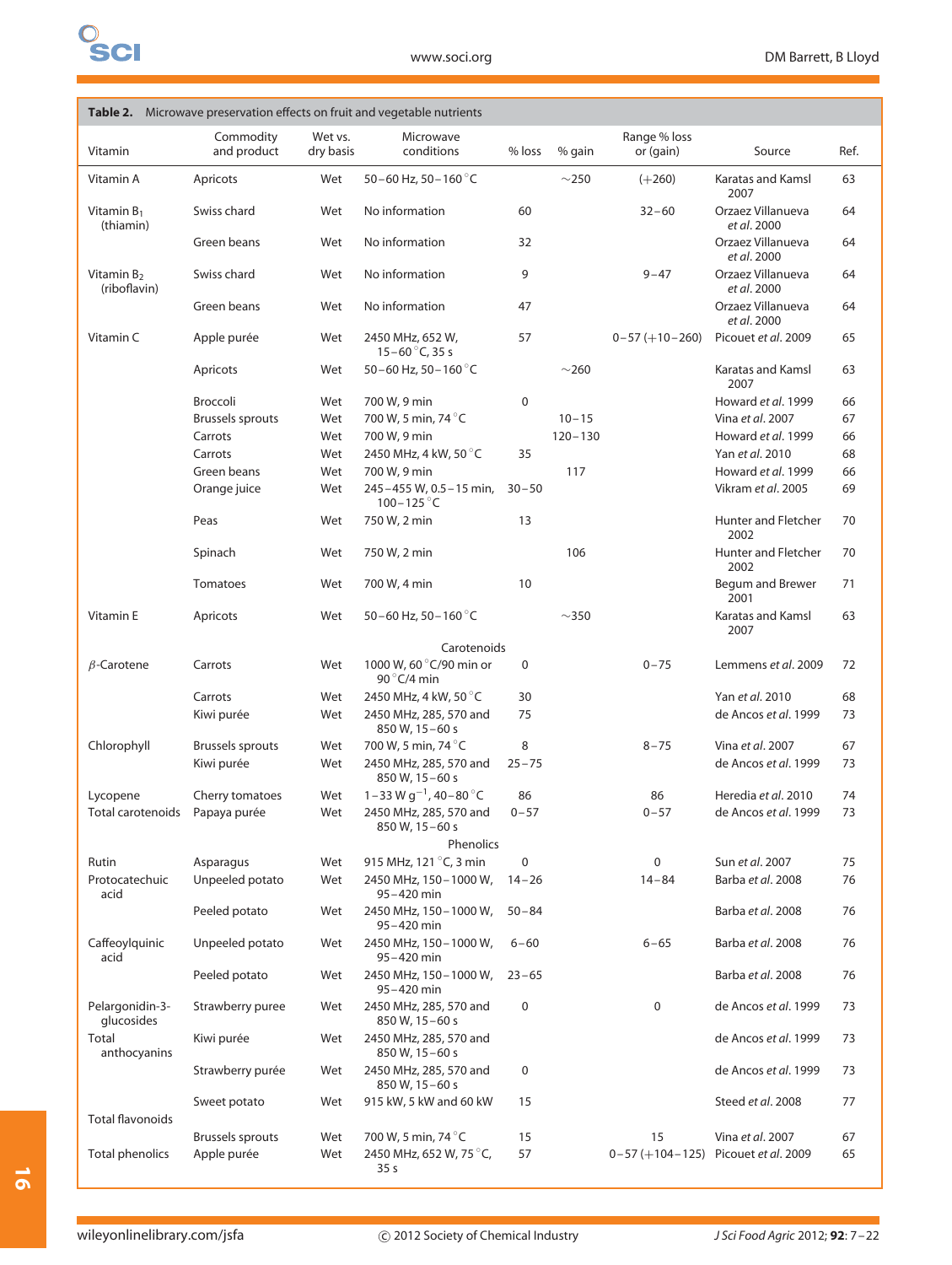| Table 2. (Continued)                     |                          |                      |                                            |          |             |                           |                              |      |
|------------------------------------------|--------------------------|----------------------|--------------------------------------------|----------|-------------|---------------------------|------------------------------|------|
| Vitamin                                  | Commodity<br>and product | Wet vs.<br>dry basis | Microwave<br>conditions                    | % loss   | $%$ gain    | Range % loss<br>or (gain) | Source                       | Ref. |
|                                          | Carrots                  | Dry                  | 800 W, 6 min                               |          | 125         |                           | Natella et al. 2008          | 78   |
|                                          | Cauliflower              | Dry                  | 800 W, 8 min                               |          | 114         |                           | Natella et al. 2008          | 78   |
|                                          | Peas                     | Dry                  | 800 W, 5.5 min                             | 39       |             |                           | Natella et al. 2008          | 78   |
|                                          | Potato                   | Dry                  | 800 W, 6.5 min                             |          | 107         |                           | Natella et al. 2008          | 78   |
|                                          | Potato                   | Wet                  | 2450 MHz, 150-1000 W,<br>$95 - 420$ min    | $4 - 32$ |             |                           | Barba et al. 2008            | 76   |
|                                          | Spinach                  | Dry                  | 800 W, 6.5 min                             | 42       |             |                           | Natella et al. 2008          | 78   |
|                                          | Sweet potato             | Wet                  | 915 kW, 5 kW and 60 kW                     |          | $105 - 108$ |                           | Steed et al. 2008            | 77   |
|                                          | Swiss chard              | Dry                  | 800 W, 6.5 min                             | 86       |             |                           | Natella et al. 2008          | 78   |
|                                          | Tomato                   | Dry                  | 800 W, 3 min                               | 91       |             |                           | Natella et al. 2008          | 78   |
|                                          |                          |                      | Fiber                                      |          |             |                           |                              |      |
| Neutral detergent 10 vegetables<br>fiber |                          | Dry                  | 115 550 cooking power,<br>$10 \text{ min}$ | 28.5     |             | 28.5                      | Zia-ur-Rehman et al.<br>2003 | 79   |
| Acid detergent<br>fiber                  | 10 vegetables            | Dry                  | 115 550 cooking power,<br>$10 \text{ min}$ | 27.6     |             | 27.6                      | Zia-ur-Rehman et al.<br>2003 | 79   |

results from their study. They did report losses of between 9% and 60% of the initial vitamin  $B_1$  and  $B_2$  content, but results were on a wet weight basis.

# **Vitamin C**

## *Fruit and vegetable pieces or puree´*

Vitamin C content in fruits and vegetables varied from losses as high as 57% to increases of 10-260% as a result of microwaving (Table 2). Picouet *et al*. <sup>65</sup> found that total vitamin C content in apple purée was similar before and after the microwave process; however, ascorbic acid content decreased (43% retention) and dehydroascorbic acid increased (57%). As mentioned above, vitamin C content in microwaved apricots was reported to increase 260%.63

In a comparison of vitamin C content in tomatoes, Begum and Brewer<sup>71</sup> found that the content of this vitamin decreased after boiling-water blanching (65% retention), but there was only 10% loss after the microwave blanching method. Howard *et al*. 66 evaluated vitamin C changes in broccoli, carrots and green beans in a 2-year study. Results differed by vegetable, with no losses in broccoli and significant increases in vitamin C reported for carrots and green beans (Table 2). Vina *et al*. <sup>67</sup> evaluated effects of microwaving on Brussels sprouts and also reported increases following microwave preservation.

## *Fruit and vegetable juices*

In contrast to the relatively high retention of vitamin C found in fruit and vegetable pieces and purées, Vikram et al.<sup>69</sup> reported that microwaving caused the greatest degradation in vitamin C in orange juice, compared to ohmic, IR and conventional heating. These authors specified each process endpoint as a particular target temperature; therefore results were appropriate to compare.

Vitamin C is sensitive to heat, light, oxygen and pH. Most storage studies found significant losses during storage. Microwave processing was generally less damaging to vitamin C, and fruits/vegetables had greater retention after microwaving than after a comparable thermal process. One notable exception was the orange juice study, where microwave-processed juice had the lowest vitamin C content.

# **Phenolics**

# *Total phenolics*

Total phenolics contents either declined (4–91%) or increased (104–125%) as a result of microwave treatments (Table 2), depending on the study and particular commodity. Picouet *et al*. 65 found that the total phenolics content in apple purée was similar before and after microwaving. Carrot, cauliflower, pea, potato, spinach, Swiss chard and tomato were studied by Natella *et al*. 78 and results were reported on a dry weight basis. Total phenolics were retained at 104–125% in all of the microwaved vegetables except peas (39% loss) and spinach (42% loss).

Barba *et al*. <sup>76</sup> found that the microwave process retained more total phenolics than boiling, in particular in unpeeled potatoes. In general, 750 W processing led to greatest loss in unpeeled potatoes, and cutting potatoes into smaller pieces and applying a shorter heating time resulted in overall higher levels of retention. Steed *et al*. <sup>77</sup> also found higher levels of total phenolics in microwaved sweet potatoes.

## *Specific phenolics*

With the exception of rutin in asparagus, and pelargonidin-3 glucoside in strawberry purée, many of the specific phenolic compounds decreased in concentration as an effect of microwaving (Table 2). The Barba *et al*. <sup>76</sup> group measured individual phenolics in addition to total phenolics, and found that in unpeeled potatoes lowest protocatechuic acid loss (14%) occurred after the 500 W treatment, while the highest loss (26%) occurred following the 750 W process. In peeled potatoes, the lowest loss (50%) was found after the 300 W, and the greatest loss (84%) after 750 W. In unpeeled potatoes, the lowest caffeoylquinc loss (6%) was reported in the 1000 W treatment, while the greatest loss (60%) occurred after the 750 W application. In peeled potatoes, the lowest loss (23%) occurred after 500 W treatment, and the greatest (65%) after the 750 W application.

## *Fiber*

The fiber content in home-cooked cabbage, carrots, cauliflower, eggplant, onions, peas, potatoes, radish, spinach and turnips was studied in one report by Zia-ur-Rehman *et al*. <sup>79</sup> These authors found that the neutral detergent fiber was significantly reduced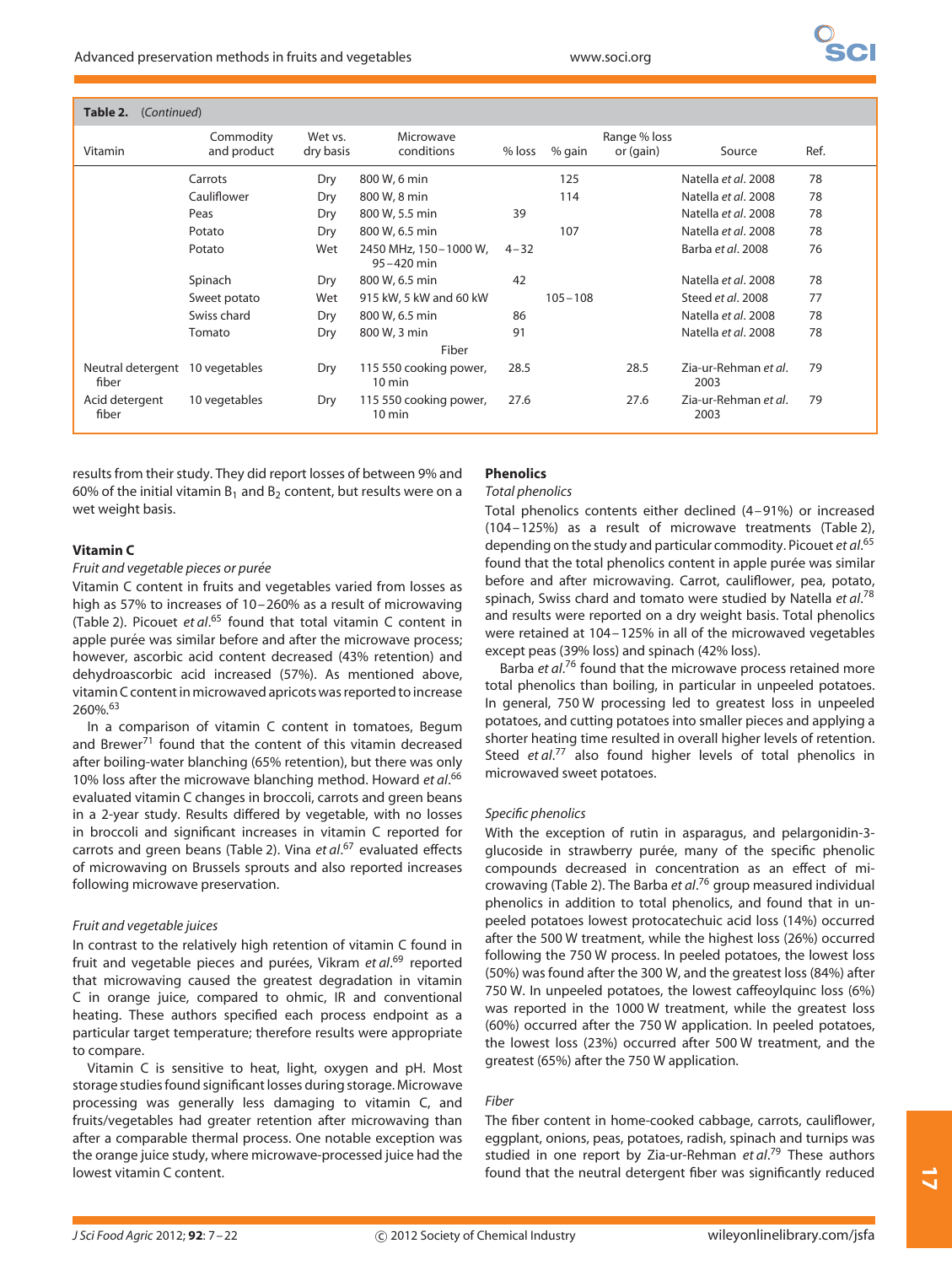with cooking. Microwave cooking resulted in approximately 4–29% loss, depending on the vegetable studied, compared to only 8–22% loss with traditional boiling methods. The acid

with microwave cooking.

# **MICROWAVE VACUUM PRESERVATION: EF-FECTS ON FRUIT AND VEGETABLE NUTRIENTS Vitamins A, B and carotenoids**

detergent fiber content was also reduced between 12% and 28%

Clary *et al*. <sup>80</sup> studied the effects of microwave vacuum drying on whole grapes, and compared Vitamins A, B and C content to that in fresh and sun-dried grapes (Table 3). In all cases, the removal of water resulted in a concentration of the initial nutrient content, ranging from 50% to over 700% higher values in the microwave-dried product. However, these authors neglected to report nutrient content on a dry weight comparison, which would have been of greater merit. The microwave vacuum-dried grapes had a moisture content of 2.8%, while the fresh grape moisture content was 73.3%, representing over a 30-fold difference.

Vitamin B content in Swiss chard and green beans was also studied by Orzaez Villanueva *et al.*,<sup>64</sup> but these authors gave little to no information on the preservation methodology; therefore their reported losses are difficult to evaluate.

Relatively few studies reported changes in carotenoids as an effect of microwave vacuum preservation. Those evaluated in this review noted losses of up to 30% in carrot *β*-carotene but only 3-4% loss in total carotenoids in either carrots or chive leaves.<sup>68,84</sup>

## **Vitamin C**

In most cases, vitamin C content was reduced by microwave vacuum preservation. Wojdylo *et al*. <sup>82</sup> studied the effect of microwave vacuum drying on strawberries, in a very thorough manuscript which reported results on a dry weight basis. Microwave energy levels of 240, 360 and 480 W were utilized, and vitamin C losses were only 13–40%, with the highest losses occurring under the 480 W conditions. In another study also carried out on strawberries, Bohm *et al*. <sup>83</sup> found losses of 54–56% in vitamin C as a result of microwave vacuum drying. However, the microwave energy level (4 kW) was much lower than that used in the previous study. These losses were higher than those observed by these authors in convective or freeze drying of strawberries.

## **Total and specific phenolics**

Total phenolics were retained at higher levels in microwaved vacuum-dried fruits and vegetables than in those that were air dried; however, at high levels of microwave power (*>*500 W) this difference was not as great.82,83,85,86 When compared to air drying and freeze drying, microwave vacuum drying of fruit had intermediate levels of total phenolics retention.

Wojdylo *et al*. <sup>82</sup> also determined total and individual phenolics and anthocyanins in microwave vacuum-dried strawberries. Microwave vacuum drying typically resulted in a loss of these compounds, but quercetin 3-*O*-glycoside and catechin content actually increased as a result of the drying procedure.

Blueberries preserved using microwave vacuum methods showed a loss in total phenols, but a concentration-related gain in total anthocyanins.<sup>85</sup> Saskatoon berries dried using microwave vacuum also showed a 50% decrease in total anthocyanins.86 These authors determined that microwave preservation was better than air drying, but not as beneficial to nutrient content as freeze drying.

# **Minerals and crude fiber**

There was only one study – that of Clary *et al*. <sup>80</sup> – on microwave vacuum-dried grapes, that measured mineral and fiber content. In all cases, microwave vacuum-preserved grapes had higher levels of minerals and crude fiber, most likely due to concentration in the dried product.

## **Case studies by specific commodities**

As with the studies on high-pressure processing, some commodities have received more attention than others and general conclusions may be drawn. Our review identified 16 manuscripts on microwave or microwave drying effects on fruit and vegetable nutrients, as follows: oranges (1), apples (2), tomatoes (3), carrots (7) and spinach (3).

## *Oranges*

Microwaving orange juice resulted in the greatest loss of vitamin C, as compared to ohmic and thermal pasteurization treatments.<sup>69</sup>

#### *Apples*

Microwave processing apple purée at  $652 W$  (75 $^{\circ}$ C) for 35 s resulted in a loss in the reduced form of vitamin C (43% retention) and an increase in the oxidized form (57% increase).<sup>65</sup> Vitamin C loss occurred during storage as well, with only 7% retention after 5 days at 5  $^{\circ}$ C. Microwave vacuum dehydration of apple slices resulted in retention of only 60% of the initial vitamin C content.<sup>81</sup>

#### *Tomatoes*

Microwave blanching of tomato pieces (700 W for 4 min in either glass or plastic bags) did not result in a significant reduction (88–91% retention) in vitamin C, while boiling-water blanching only retained 65%.71 Microwave cooking at 800 W for 3–8 min did not result in a loss of total phenolics (100% or higher retention), whereas boiling resulted in significant losses.<sup>78</sup> Hot-air and/or microwave vacuum drying of cherry tomato halves resulted in both isomerization of *trans* to *cis* lycopene and oxidation of total lycopene, but these changes were reduced at lower temperature and microwave power levels.<sup>74</sup> Highest retention of*trans*-lycopene occurred when drying occurred at 1 W g<sup>-1</sup> and 40  $^{\circ}$ C.

## *Carrots*

Various effects on vitamin C retention as a result of microwave cooking of carrot pieces have been reported.<sup>66,80,81</sup> A number of studies reported that microwave processing in the range of 300–800 W for up to 10 min retained all of the total phenolics and most of the carotenoids in carrot pieces.<sup>68,80</sup> Freezing carrots following microwave cooking did not affect carotenoid content.<sup>68</sup> Pretreating carrots with calcium chloride prior to microwaving or heating resulted in higher *β*-carotene content.<sup>68</sup> Authors state that this is due to precipitates forming. One study focused on fiber content in carrots and other vegetables, but the microwave power units are unconventional and the methods in general were not well described.79 They reported that neutral detergent fiber was best retained (78–92%) in ordinary cooking, while microwave cooking retained only 71–86%. The acid detergent fiber was also degraded with any kind of cooking, due primarily to hemicellulose degradation but also to breakdown in cellulose. Lignin content remained unchanged by any cooking method.79

In one study, microwave freeze drying was compared to microwave alone and microwave vacuum drying of carrot pieces,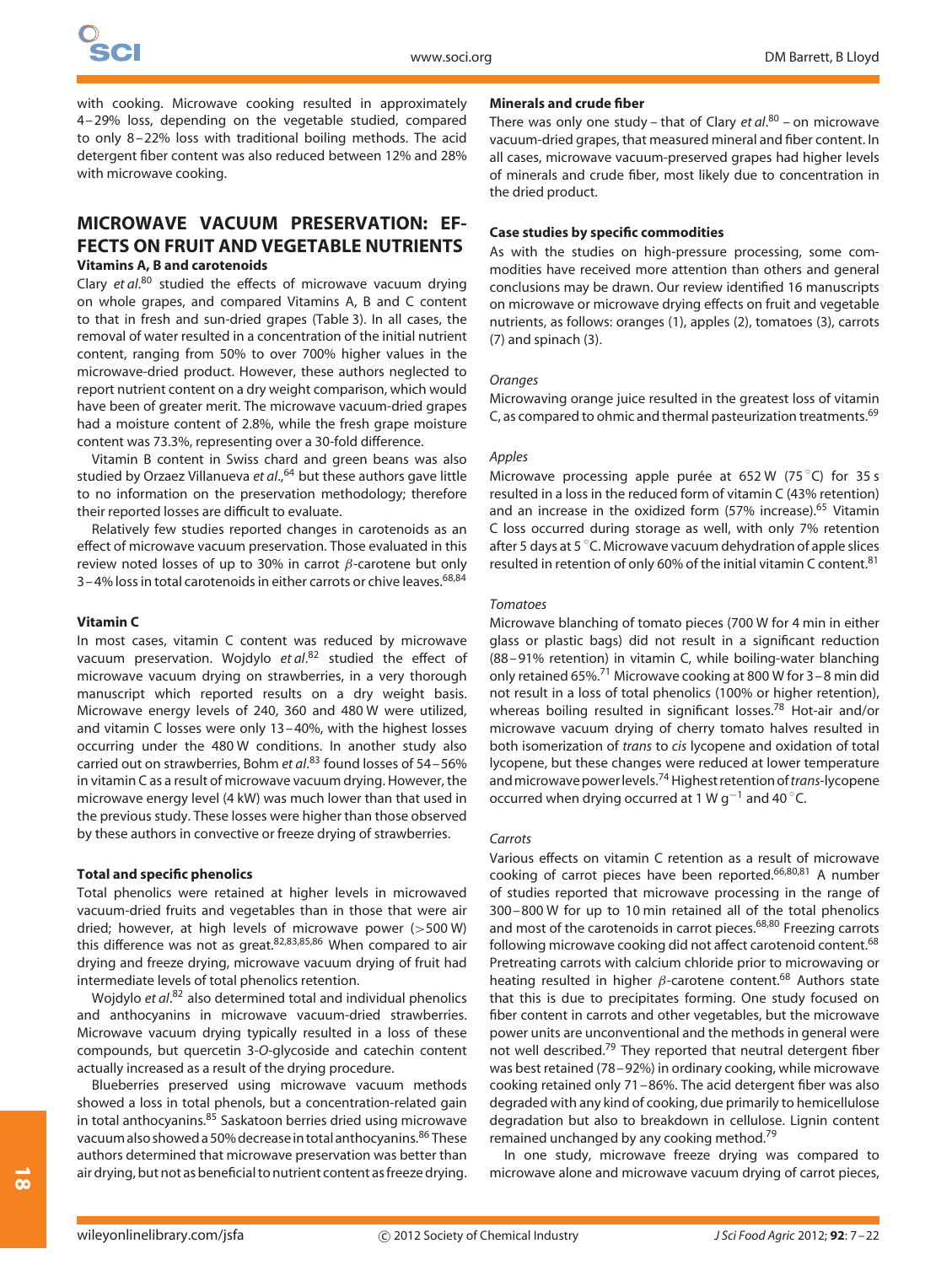| Table 3. Microwave vacuum preservation effects on fruit and vegetable nutrients |                          |                      |                                            |                |               |                        |                                  |      |  |
|---------------------------------------------------------------------------------|--------------------------|----------------------|--------------------------------------------|----------------|---------------|------------------------|----------------------------------|------|--|
| Vitamin                                                                         | Commodity<br>and product | Wet vs.<br>dry basis | Microwave<br>vacuum conditions             |                | % loss % gain | Range %<br>loss (gain) | Source                           | Ref. |  |
| Vitamin A                                                                       | Grapes                   | Wet                  | 2450 MHz, 3 kW, 71 °C                      |                | 219           | $(+219)$               | Clary et al. 2007                | 80   |  |
| Vitamin $B_1$ (thiamin)                                                         | Grapes                   | Wet                  | 2450 MHz, 3 kW, 71 °C                      |                | 725           | $(+725)$               | Clary et al. 2007                | 80   |  |
| Vitamin B <sub>2</sub>                                                          | Grapes                   | Wet                  | 2450 MHz, 3 kW, 71 °C                      |                | 52            | $9 - 47 (+52)$         | Clary et al. 2007                | 80   |  |
| (riboflavin)                                                                    | Swiss chard              | Wet                  | No information                             | 9              |               |                        | Orzaez Villanueva et al.<br>2000 | 64   |  |
|                                                                                 | Green beans              | Wet                  | No information                             | 47             |               |                        | Orzaez Villanueva et al.<br>2000 | 64   |  |
| Vitamin $B_3$ (niacin)                                                          | Grapes                   | Wet                  | 2450 MHz, 3 kW, 71 °C                      |                | 108           | $(+108)$               | Clary et al. 2007                | 80   |  |
| Vitamin C                                                                       | Apple slices             | Wet                  | 390 W for 30 min + 195 W<br>for 39 min     | 40             |               | $13 - 56 (+500)$       | Mindak and Dolan 1999            | 81   |  |
|                                                                                 | Carrots                  | Wet                  | 4 kW, 50 °C                                | 35             |               |                        | Yan et al. 2010                  | 68   |  |
|                                                                                 | Grapes                   | Wet                  | 2450 MHz, 3 kW, 71 °C                      |                | 500           |                        | Clary et al. 2007                | 80   |  |
|                                                                                 | <b>Strawberries</b>      | Dry                  | 240, 360, 480 W, 4-6 kPa,<br>$16 - 33$ min | $13 - 40$      |               |                        | Wojdylo et al. 2009              | 82   |  |
|                                                                                 | Strawberries             | Wet                  | 4 kW, 4 kPa, 45 – 52 °C, 8 min             | $54 - 56$      |               |                        | Bohm et al. 2006                 | 83   |  |
|                                                                                 | <b>Strawberries</b>      | Wet                  | 390 W for 37 min + 195 W<br>for 15 min     | 40             |               |                        | Mindak and Dolan 1999            | 81   |  |
|                                                                                 |                          |                      | Carotenoids                                |                |               |                        |                                  |      |  |
| $\beta$ -Carotene                                                               | Carrots                  | Wet                  | 4 kW, 50 °C                                | 30             |               | $3 - 30$               | Yan et al. 2010                  | 68   |  |
| Total carotenoids                                                               | Carrots                  | Dry                  | 400 W, 25 mbar,                            | $\overline{4}$ |               |                        | Cui et al. 2004                  | 84   |  |
|                                                                                 |                          |                      | 100%/15 min,<br>50%/30 min, 20%/30 min     |                |               |                        |                                  |      |  |
|                                                                                 | Chive leaves             | Dry                  | 400 W, 25 mbar,<br>100%/15 min,            | 3              |               |                        | Cui et al. 2004                  | 84   |  |
|                                                                                 |                          |                      | 50%/40 min, 20%/30 min.<br>Phenolics       |                |               |                        |                                  |      |  |
| p-Coumaroyl<br>glycoside                                                        | <b>Strawberries</b>      | Dry                  | 240, 360, 480 W, 4-6 kPa,<br>$16 - 33$ min | $12 - 24$      |               | $12 - 24$              | Wojdylo et al. 2009              | 82   |  |
| Ellagic acid glycoside Strawberries                                             |                          | Dry                  | 240, 360, 480 W, 4-6 kPa,<br>$16 - 33$ min | $6 - 45$       |               | $6 - 45$               | Wojdylo et al. 2009              | 82   |  |
| Quercetin<br>3-O-glycoside                                                      | <b>Strawberries</b>      | Dry                  | 240, 360, 480 W, 4-6 kPa,<br>$16 - 33$ min |                | $5 - 83$      | $(+5 - 83)$            | Wojdylo et al. 2009              | 82   |  |
| Kaempferol<br>3-O-glycoside                                                     | Strawberries             | Dry                  | 240, 360, 480 W, 4-6 kPa,<br>$16 - 33$ min | $0 - 5$        |               | $0 - 5$                | Wojdylo et al. 2009              | 82   |  |
| Catechin                                                                        | <b>Strawberries</b>      | Dry                  | 240, 360, 480 W, 4-6 kPa,<br>$16 - 33$ min | 15             | $2 - 4$       | $15 (+2-4)$            | Wojdylo et al. 2009              | 82   |  |
| Procyanidin B <sub>3</sub>                                                      | <b>Strawberries</b>      | Dry                  | 240, 360, 480 W, 4-6 kPa,<br>$16 - 33$ min | $25 - 34$      |               | $25 - 34$              | Wojdylo et al. 2009              | 82   |  |
| Procyanidin<br>polymers                                                         | <b>Strawberries</b>      | Dry                  | 240, 360, 480 W, 4-6 kPa,<br>$16 - 33$ min | $5 - 10$       |               | $5 - 10$               | Wojdylo et al. 2009              | 82   |  |
| Total phenols                                                                   | <b>Blueberries</b>       | Wet                  | 3000 W, 2.6 kPa                            | 72             |               | $5 - 77$               | Mejia-Meza et al. 2008           | 85   |  |
|                                                                                 | Saskatoon berries        | Wet                  | 1.77 kW, 20-25 min                         | 51             |               |                        | Kwok et al. 2004                 | 86   |  |
|                                                                                 | <b>Strawberries</b>      | Dry                  | 240, 360, 480 W, 4-6 kPa,<br>$16 - 33$ min | $11 - 13$      |               |                        | Wojdylo et al. 2009              | 82   |  |
|                                                                                 | <b>Strawberries</b>      | Wet                  | 4 kW, 4 kPa, 45 – 52 $^{\circ}$ C, 8 min   | $54 - 56$      |               |                        | Bohm et al. 2006                 | 83   |  |
| Cyanidin<br>3-O-glycoside                                                       | <b>Strawberries</b>      | Dry                  | 240, 360, 480 W, 4-6 kPa,<br>$16 - 33$ min | $5 - 20$       |               |                        | Wojdylo et al. 2009              | 82   |  |
| Pelargonidin<br>3-O-glucoside                                                   | Strawberries             | Dry                  | 240, 360, 480 W, 4-6 kPa,<br>$16 - 33$ min | $23 - 30$      |               |                        | Wojdylo et al. 2009              | 82   |  |
| Pelargonidin<br>3-O-rutinoside                                                  | <b>Strawberries</b>      | Dry                  | 240, 360, 480 W, 4-6 kPa,<br>$16 - 33$ min | $39 - 50$      |               |                        | Wojdylo et al. 2009              | 82   |  |
| Pelargonidin 3-O-<br>malonyl-glucoside                                          | <b>Strawberries</b>      | Dry                  | 240, 360, 480 W, 4-6 kPa,<br>$16 - 33$ min | $21 - 77$      |               |                        | Wojdylo et al. 2009              | 82   |  |
| Total anthocyanins                                                              | <b>Blueberries</b>       | Wet                  | 3000 W, 2.6 kPa                            |                | 252           | $22 - 50 (+252)$       | Mejia-Meza et al. 2008           | 85   |  |
|                                                                                 | Saskatoon berries        | Wet                  | 1.77 kW, 20-25 min                         | 50             |               |                        | Kwok et al. 2004                 | 86   |  |
|                                                                                 | <b>Strawberries</b>      | Dry                  | 240, 360, 480 W, 4-6 kPa,<br>$16 - 33$ min | $22 - 28$      |               |                        | Wojdylo et al. 2009              | 82   |  |
| Iron                                                                            | Grapes                   | Wet                  | 2450 MHz, 3 kW, 71 °C                      |                | 135           | $(+135)$               | Clary et al. 2007                | 80   |  |
| Potassium                                                                       | Grapes                   | Wet                  | 2450 MHz, 3 kW, 71 °C                      |                | 450           | $(+450)$               | Clary et al. 2007                | 80   |  |
| Crude fiber                                                                     | Grapes                   | Wet                  | 2450 MHz, 3 kW, 71 °C                      |                | 184           | $(+180)$               | Clary et al. 2007                | 80   |  |

**19**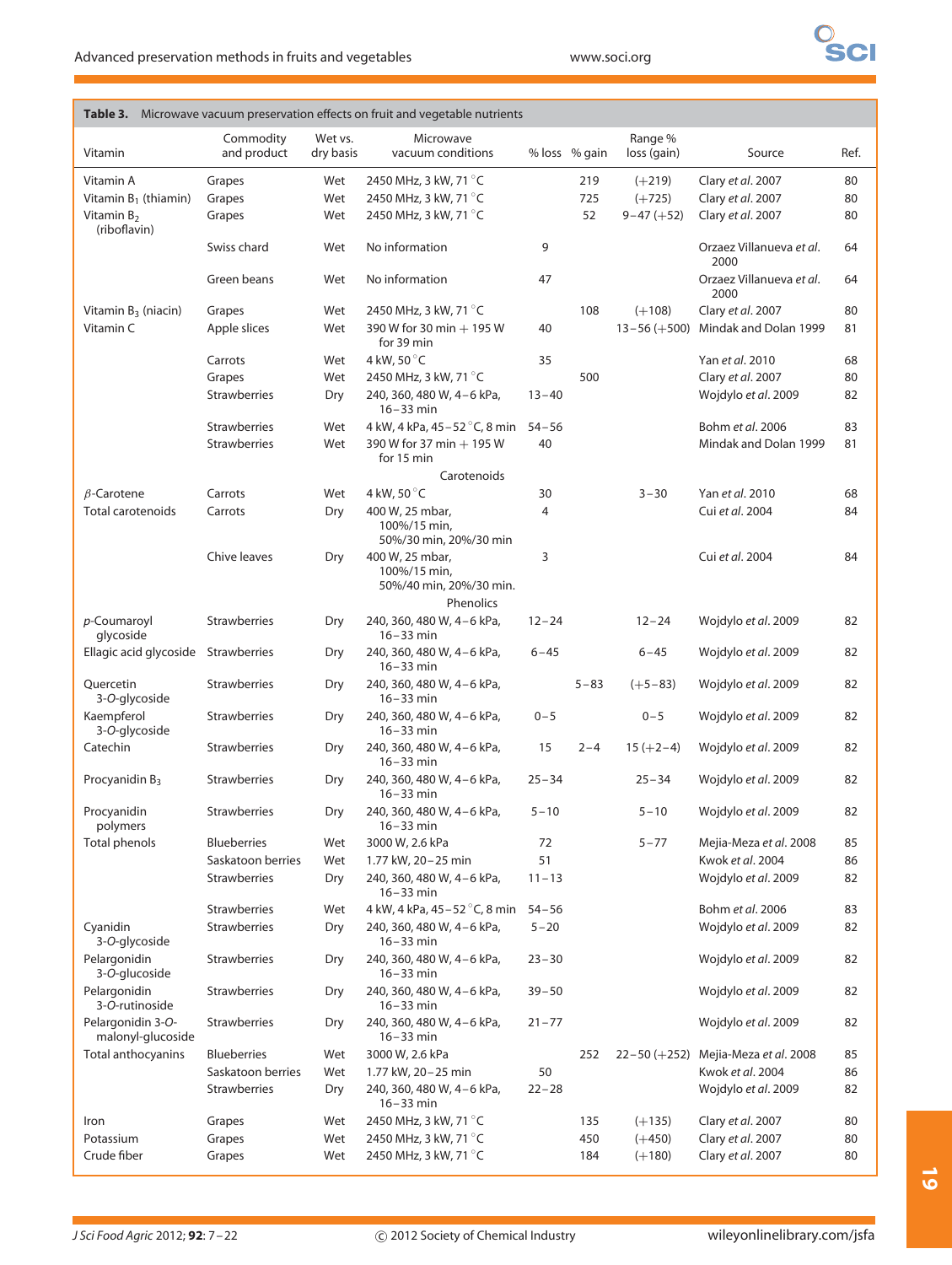and vitamin C retention was 100%, 65% and 65%, respectively.<sup>68</sup> Similarly, the *β*-carotene content was highest in microwave freeze drying (100%) compared to microwave alone and/or with vacuum, which both resulted in 70% retention.<sup>68</sup> In another study, however, microwave vacuum drying of carrot slices resulted in better carotenoid retention than hot air drying, and retention was comparable to freeze drying.<sup>84</sup> Carotenoid retention after microwave alone, microwave  $+$  hot air and microwave vacuum  $+$  vacuum drying in this second study was 96%, 95% and 98%, respectively. Retention of carotenoids after freeze drying was 95% but after hot-air drying alone was only 70%. Authors stated that residual lipoxygenase (LOX) activity resulted in carotenoid degradation.<sup>84</sup>

## *Spinach*

Total phenolics were retained at only 58% in spinach microwaved at 800 W.78 Total phenolics content was generally more degraded after boiling than microwaving. Microwaving resulted in higher levels of minerals in spinach as compared to cooking in boiling water for the following: ash, P, K, Ca, Mg, Na, Fe, Zn, Mn, Cu (all but C and Ni, which were same as boiling).78 In New Zealand spinach the following were higher: ash, P, K, Ca, Mg, Na, Fe, Mn, Cu, Cr and Ni (all but Zn, which was same as boiling).<sup>78</sup>

# **SUMMARY AND FUTURE RESEARCH NEEDS**

Adequate reviews of the literature only exist on effects of high pressure on nutrients, where there were two fairly good reviews. There were no reviews focused on microwave processing and nutrients. Very few studies specified a common process target, e.g. reduction of a number of logs of a specific microorganism, or inactivation of a particular enzyme, for the processes under evaluation. In fact, it was typically difficult to determine how and why the authors chose a particular combination of process conditions.

Most authors reported results on a wet weight rather than a dry weight basis. In the best of all worlds, it is beneficial to have both. It is important to report results on a wet weight basis, because this is relevant to the portion sizes one consumes. However, in order to do so properly it is imperative to record weights before and after application of a process, because changes in moisture content may significantly affect concentration of the nutrient(s) under investigation. It is also desirable to report results on a dry weight basis, so that it is possible to evaluate degradation during processing. Some authors who find increases in nutrient content following a process have suggested that the process increases 'extractability', which may rather be a result of moisture loss and therefore concentration of nutrients.

Few of the microwave studies used the same power level of microwave, or the same power application to the fruit or vegetable; therefore these studies were difficult to compare. There were no studies quantifying effects of the microwave process on tissue structure and subsequent retention or loss of nutrients.

Most studies targeted vitamin C, total phenolics and total carotenoids. Vitamin C studies require more control, due to its sensitivity to oxygen. Because processing often results in conversion of L-ascorbic acid (reduced form) to dehydroascorbic acid, it is important to determine both. There was very little information on the B vitamins, lipids, minerals and fiber. In terms of carotenoid analysis, use of a C30 column allows researchers to determine both *cis* and *trans* isomers. This is important to quantify in processed products in particular as the process may cause transformation. There were very few studies that looked at a large number of 'advanced' processes, as well as thermal, on the same commodity. Only one paper<sup>69</sup> reports on a study comparing orange juice processed using four technologies, e.g. conventional heat, microwave, ohmic and IR.

Therefore, there is a tremendous need for future research which approaches the use of thermal and 'advanced' preservation technologies, using equivalent processes (e.g. to a target endpoint) on a wide range of nutrients, reporting results both on wet and dry weight basis. Only with this type of quantitative information can decisions regarding the best preservation method for nutrient retention be made. In addition, future work must incorporate control of the raw material, from the time it is planted and harvested, including postharvest handling prior to the application of a preservation method. Lack of control of the raw material leaves scientists unable to separate variability in the raw material (due to differences in cultivar/variety, maturity at harvest, growing conditions, agricultural inputs, etc.) from the effect of the preservation method itself. This involves an appreciation of the entire supply chain, from farm to fork, that affects the nutrient content of the fruits and vegetables at consumption.

# **CONCLUSIONS**

Depending on the fruit or vegetable of interest, and the preservation conditions and specific nutrient(s), 'advanced' technologies may have a positive, neutral or negative effect on nutrient retention. To properly address the impact of these technologies, future studies need to include the entire farm-to-fork supply chain. This is a topic of great interest to consumers, and food industry support of well-designed research studies which control the raw material, analyze key nutrients on both a wet and dry weight basis and compare technologies to traditional thermal preservation methods using a common target, are strongly encouraged. Without this type of data it is impossible to recommend new methods of preserving fruits and vegetables such that nutrient losses are minimized as compared to the fresh counterpart, and to offer consumers safely preserved, nutritious fruit and vegetable products that they can consume out of season at locations distant from production. Armed with consistent scientific data and superior preserved fruit and vegetable products, consumers are more likely to add these nutritious products to their plates.

## **REFERENCES**

- 1 Crowe FL, Roddam AW, Key TJ, Appleby PN, Overvad K, Jakobsen MU, *et al*. and European Prospective Investigation into Cancer and Nutrition (EPIC)–Heart Study Collaborators, Fruit and vegetable intake and mortality from ischaemic heart disease: results from the European Prospective Investigation into Cancer and Nutrition (EPIC)–Heart study. *Eur Heart J* **32**:1235–1243 (2011).
- 2 Carter P, Gray LJ, Troughton J, Khunti K and Davis MJ, Fruit and vegetable intake and incidence of type 2 diabetes mellitus: systematic review and meta-analysis. *Br Med J* **341**:c4229 (2010).
- 3 Hughes TF, Andel R, Small BJ, Borenstein AR, Mortimer JA, Wolk A, *et al*, Midlife fruit and vegetable consumption and risk of dementia in later life in Swedish twins. *Am J Geriatr Psychiat* **18**:413–420 (2010).
- 4 Cho E, Seddon JM, Rosner B, Willett WC and Hankinson SE, Prospective study of intake of fruits, vegetables, vitamins, and carotenoids and risk of age-related maculopathy. *Arch Ophthalmol* **122**:883–892 (2004).
- 5 World Cancer Research Fund/American Institute for Cancer Research, *Food, Nutrition, Physical Activity, and the Prevention of Cancer: a Global Perspective*. AICR, Washington DC (2007).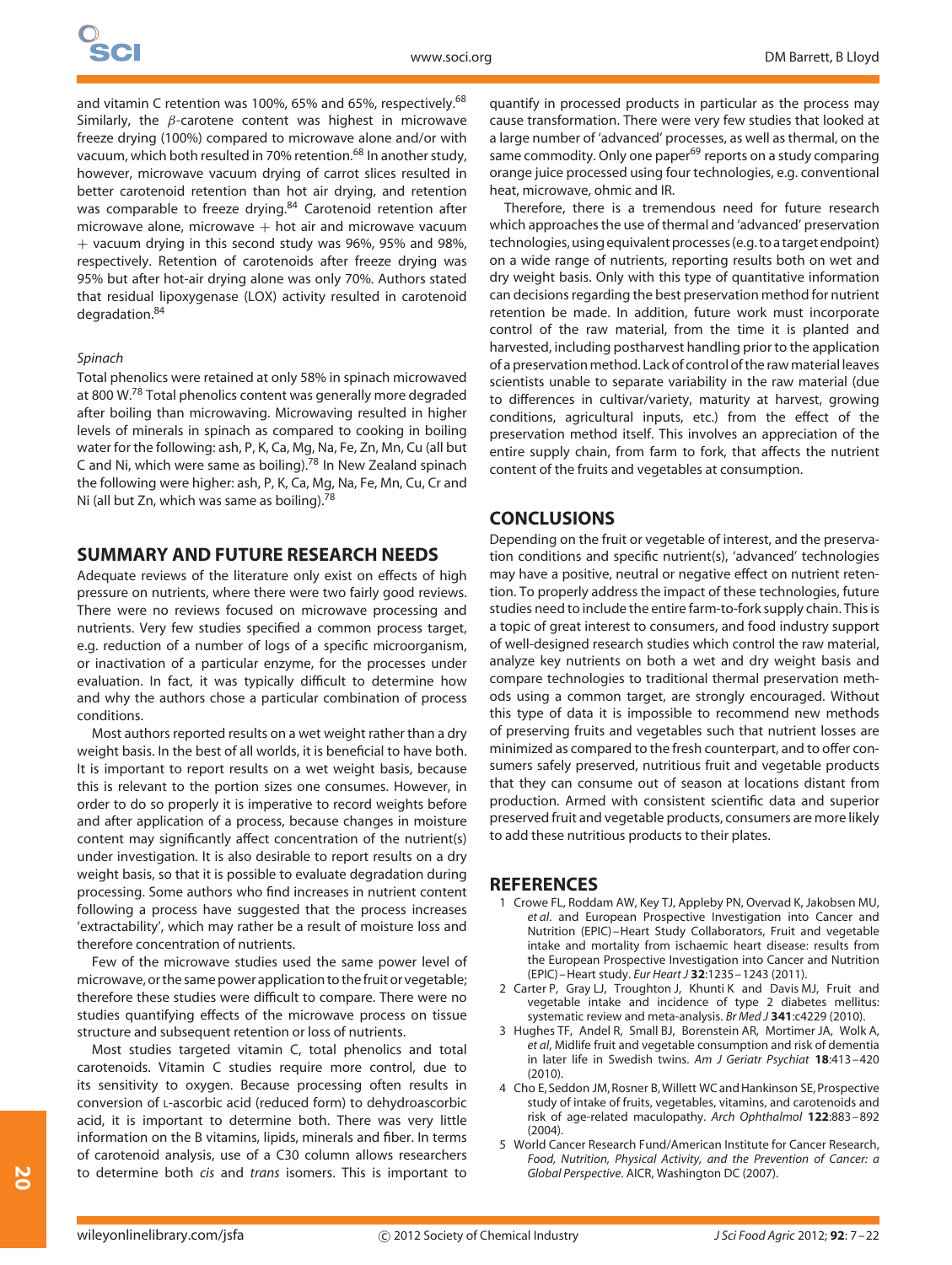- 6 Appel LJ, Moore TJ, Obarzanek E, Vollmer WM, Svetkey LT, Sacks FM, *et al*, A clinical trial of the effects of dietary patterns on blood pressure. *N Engl J Med* **336**:1117–1124 (2011).
- 7 World Health Organization, Diet,*Nutrition,and thePreventionofChronic Diseases*. *Technical report series* 797. WHO, Geneva (1990).
- 8 United States Department of Agriculture/Department of Health and Human Services, *Report of the Dietary Guidelines Advisory Committee on the Dietary Guidelines for Americans* (7th edn). USDA/DHHS, Washington, DC (2010).
- 9 Edwards RL, Lyon, T, Litwin SE, Rabovsky A, Symons JD and Jalili T, Quercetin reduces blood pressure in hypertensive subjects. *J Nutr* **137**:2405–2411 (2007).
- 10 Qin Y, Xia M, Ma J, Hao Y, Liu J, Mou H, *et al*, Anthocyanin supplementation improves serum LDL- and HDL-cholesterol concentrations associated with the inhibition of cholesteryl ester transfer protein in dyslipidemic subjects. *Am J Clin Nutr* **90**:485–492 (2009).
- 11 Morand C, Dubray C, Milkenkovic D, Lloger D, Martin JF, Scalbert A, *et al*, Hesperidin contributes to the vascular protective effects of orange juice: a randomized crossover study in healthy volunteers. *Am J Clin Nutr* **93**:73–80 (2011).
- 12 Liu RH, Health benefits of fruit and vegetables are from additive and synergistic combinations of phytochemicals. *Am J Clin Nutr* **78**:517S–520S (2003).
- 13 Barrett DM, Maximizing the nutritional value of fruits and vegetables. *IFT Food Technol* **61**:40–44 (2007).
- 14 Jeffery EH, Brown AF, Kurilich AC, Keck AS, Matusheski N, Klein BP, *et al*, Variation in content of bioactive components in broccoli. *J Food Compos Anal* **16**:323–330 (2003).
- 15 Halweil B, *Still No Free Lunch: Nutrient levels in U.S. food supply eroded by pursuit of high yields*. Critical Issues Report. The Organic Center, Boulder, CO (2007).
- 16 Goldman IL, Kader AA and Heintz C, Influence of production handling and storage on phytonutrient content of food.*Nutr Rev* **57**:S46–S52 (1999).
- 17 Rickman JC, Barrett DM and Bruhn CM, Nutritional comparison of fresh, frozen and canned fruits and vegetables. Part 1. Vitamins B and C and phenolic compounds.*J Sci Food Agric* **87**:930–944 (2007).
- 18 Rickman JC, Bruhn CM and Barrett DM, Nutritional comparison of fresh. frozen and canned fruits and vegetables. Part 2. Vitamin A and carotenoids, vitamin E, minerals and fiber. *J Sci Food Agric* **87**:1185–1196 (2007).
- 19 Potter NN and Hotchkiss JH, *Food Science* (5th edn). Chapman & Hall, New York (1995).
- 20 Sanchez-Moreno C, de Ancos B, Plaza L, Elez-Martinez P and Cano MP, Nutritional approaches and health-related properties of plant foods processed by high pressure and pulsed electric fields. *Crit Rev Food Sci Nutr* **49**:552–576 (2009).
- 21 Oey I, Plancken I, van der Loey A and Hendrickx M, Does high pressure processing influence nutritional aspects of plant based food systems? *Trends Food Sci Technol* **19**:300–308 (2008).
- 22 Tiwari BK, O'Donnell CP and Cullen PJ, Effect of non thermal processing technologies on the anthocyanin content of fruit juices. *Trends Food Sci Technol* **20**:137–145 (2009).
- 23 San Martin MF, Barbosa-Canovas GV and Swanson BG, Food processing by high hydrostatic pressure. *Crit Rev Food Sci Nutr* **42**:627–645 (2002).
- 24 de Ancos B, Gonzalez E and Cano MP, Effect of high-pressure treatment on the carotenoid composition and the radical scavenging activity of persimmon fruit purees. *J Agric Food Chem* **48**:542–3548 (2000).
- 25 Sancho F, Lambert Y, Demazeau G, Largeteau JMB and Narbonne JF, 1999. Effect of ultra-high hydrostatic pressure on hydrosoluble vitamins. *J Food Eng* **39**:247–253 (1999).
- 26 Donsi G, Ferrari G and Di Matteo M, High pressure stabilization of orange juice: evaluation of the effects of process conditions. *Ital J Food Sci* **8**:99–106 (1996).
- 27 Gabrovska D, Paulickova I, Maskova E, Fiedlerova V, Kocurova K, Pruchova J, *et al*, Changes in selected vitamins, microorganism counts and sensory quality during storage of pressurized sprouted seed of alfalfa (*Medicago sativa* L.). *Czech J Food Sci* **23**:246–250 (2005).
- 28 Indrawati, Arroqui C, Messagie I, Nguyen MT, Van Loey A and Hendrickx M, Comparative study on pressure and temperature stability of 5-methyltetrafolic acid in model systems and in food products. *J Agric Food Chem* **52**:485–492 (2004).
- 29 Verlinde P, Oey I, Hendrickx M and van Loey A, High-pressure treatments induce folate polyglutamate profile changes in intact broccoli (*Brassica oleraceae* L.cv. Italica) tissue. *Food Chem* **111**:220–229 (2008).
- 30 Melse-Boonstra A, Verhoef P, Konings EJM, Van Dusseldorp M, Matser A, Hollman PCH, *et al*, Influence of processing on total, monoglutamate and polyglutamate folate contents of leeks, cauliflower, and green beans. *J Agric Food Chem* **50**:3473–3478 (2002).
- 31 Houska M, Strohalm J, Kocurov K, Totusek J, Lefnerov D, Triska J, *et al*, High pressure and foods: fruit/vegetable juices. *J Food Eng* **77**:386–398 (2005).
- 32 Doblado R, Frias J and Vidal-Valverde C, Changes in vitamin C content and antioxidant capacity of raw and germinated cowpea (*Vigna sinensis* var. carilla) seeds induced by high pressure treatment. *Food Chem* **101**:918–923 (2007).
- 33 Krebbers B, Matser AM, Koets M and van den Berg RW, Quality and storage-stability of high-pressure preserved green beans. *J Food Eng* **54**:27–33 (2002).
- 34 Quaglia GB, Gravina R, Paperi R and Padetti F, Effect of high pressure treatments on peroxidase activity, ascorbic acid content and texture in green peas. *LWT–Food Sci Technol* **29**:552–555 (1996).
- 35 Castro SM, Saraiva JA, Lopes-da-Silva JA, Delgadillo I, van Loey A, Smout C, *et al*, Effect of thermal blanching and of high pressure treatments on sweet green and red bell pepper fruits (*Capsicum annuum* L.). *Food Chem* **107**:1436–1449 (2008).
- 36 Yen GC and Lin HT, Comparison of high pressure treatment and thermal pasteurization on the quality and shelf-life of guava puree. *Int J Food Sci Technol* **31**:205–213 (1996).
- 37 Kimura K, Ida M, Yoshida Y, Ohki K, Fukumoto T and Sakui N, Comparison of keeping quality between pressure-processed and heat-processed jam: changes in flavour components, and nutritional elements during storage. *Biosci Biotechnol Biochem* **58**:1386–1391 (1994).
- 38 Wolbang CM, Fitos JL and Treeby MT, The effect of high pressure processing on nutritional value and quality attributes of *Cucumis melo* L. *Innov Food Sci Emerg Technol* **9**:196–200 (2008).
- 39 Del Pozo-Insfran D, Del Follo-Martinez A, Talcott ST and Brenes CH, Stability of copigmented anthocyanins and ascorbic acid in muscadine grape juice processed by high hydrostatic pressure. *J Food Sci* **72**:247–253 (2007).
- 40 Fernandez-Garcia A, Butz P, Bognar A and Tauscher B, Antioxidant capacity, nutrient content and sensory quality of orange juice and an orange–lemon–carrot juice product after high pressure treatment and storage in different packaging. *Eur Food Res Technol* **213**:290–296 (2001).
- 41 Sanchez-Moreno C, Plaza L, de Ancos B and Cano MP, Vitamin C, provitamin A carotenoids, and other carotenoids in highpressurized orange juice during refrigerated storage. *J Agric Food Chem* **51**:647–653 (2003).
- 42 Butz P, Garcia AF, Lindauer R, Dieterich S, Bognar A and Tauscher B, Influence of ultra high pressure processing on fruit and vegetable products. *J Food Eng* **56**:233–236 (2003).
- 43 de Ancos B, Crespo I, Sanchez-Moreno C, Elez-Martinez P and Cano MP, Effects of high pressure processing on vitamin C, carotenoids and antioxidant activity of papaya fruit slices. Poster presented in session 189 of *Nonthermal Technologies Symposium, IFT Annual Meeting*, Chicago, IL (2007).
- 44 Patras A, Brunton N, Da Pieve S and Butler F, Impact of high pressure processing on total antioxidant activity, phenolic, ascorbic acid, anthocyanin content and colour of strawberry and blackberry purees. *Innov Food Sci Emerg Technol*. **10**:308–313 (2009).
- 45 Sanchez-Moreno C, Plaza L, de Ancos B and Pilar-Cano M, Impact of high-pressure and traditional thermal processing of tomato puree on carotenoids, vitamin C and antioxidant activity. *J Sci Food Agric* **86**:171–179 (2006).
- 46 Patras A, Brunton N, Da Pieve S, Butler F and Downey G, Effect of thermal and high pressure processing on antioxidant activity and instrumental colour of tomato and carrot purees. *Innov Food Sci Emerg Technol* **10**:16–22 (2009).
- 47 McInerney JK, Seccafien CA, Stewart CM and Bird AR, Effects of high pressure processing on antioxidant activity, and total carotenoid content and availability, in vegetables. *Innov Food Sci Emerg Technol* **8**:543–548 (2007).